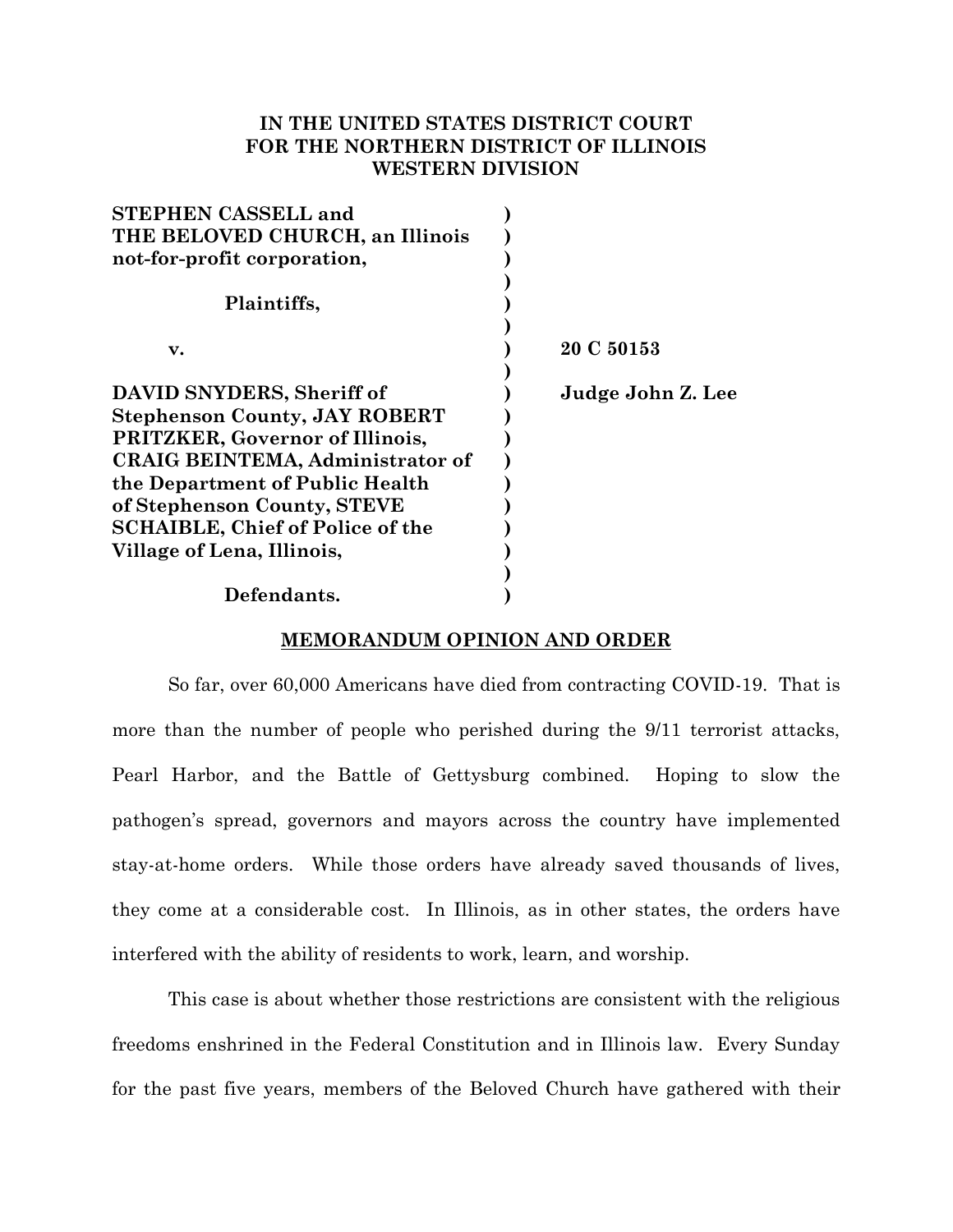pastor, Stephen Cassell, to pray, worship, and sing. Since Governor Pritzker's first stay-at-home order went into effect, however, the Beloved Church has been forced to move those services online. And, in the intervening weeks, the Governor has issued additional orders, extending the restrictions.

Convinced that these orders impermissibly infringe on their religious practices, Cassell and the Beloved Church have sued Pritzker, Stephenson County Sheriff David Snyders, Stephenson County Public Health Administrator Craig Beintema, and Village of Lena Police Chief Steve Schaible. In particular, Plaintiffs allege that the stay-at-home orders violate the First Amendment's Free Exercise Clause, Illinois's Religious Freedom Restoration Act ("RFRA"), 775 Ill. Comp. Stat 35/15, the Emergency Management Agency Act ("EMAA"), 20 Ill. Comp. Stat. 3305/7, and the Illinois Department of Health Act ("DHA"), 20 Ill. Comp. Stat.  $2305/2(a)$ .

Plaintiffs hope to return to their church on May 3, 2020, to worship without limitations. To that end, on April 30, 2020, they filed a motion asking the Court to enter a temporary restraining order and a preliminary injunction preventing Defendants from enforcing the stay-at-home orders. Given the time constraints, the Court ordered expedited briefing; Defendants filed their responses to the motion on May 1, 2020, and Plaintiffs submitted their reply on May 2, 2020.

The Court understands Plaintiffs' desire to come together for prayer and fellowship, particularly in these trying times. It is not by accident that the right to exercise one's religious beliefs is one of the core rights guaranteed by our

2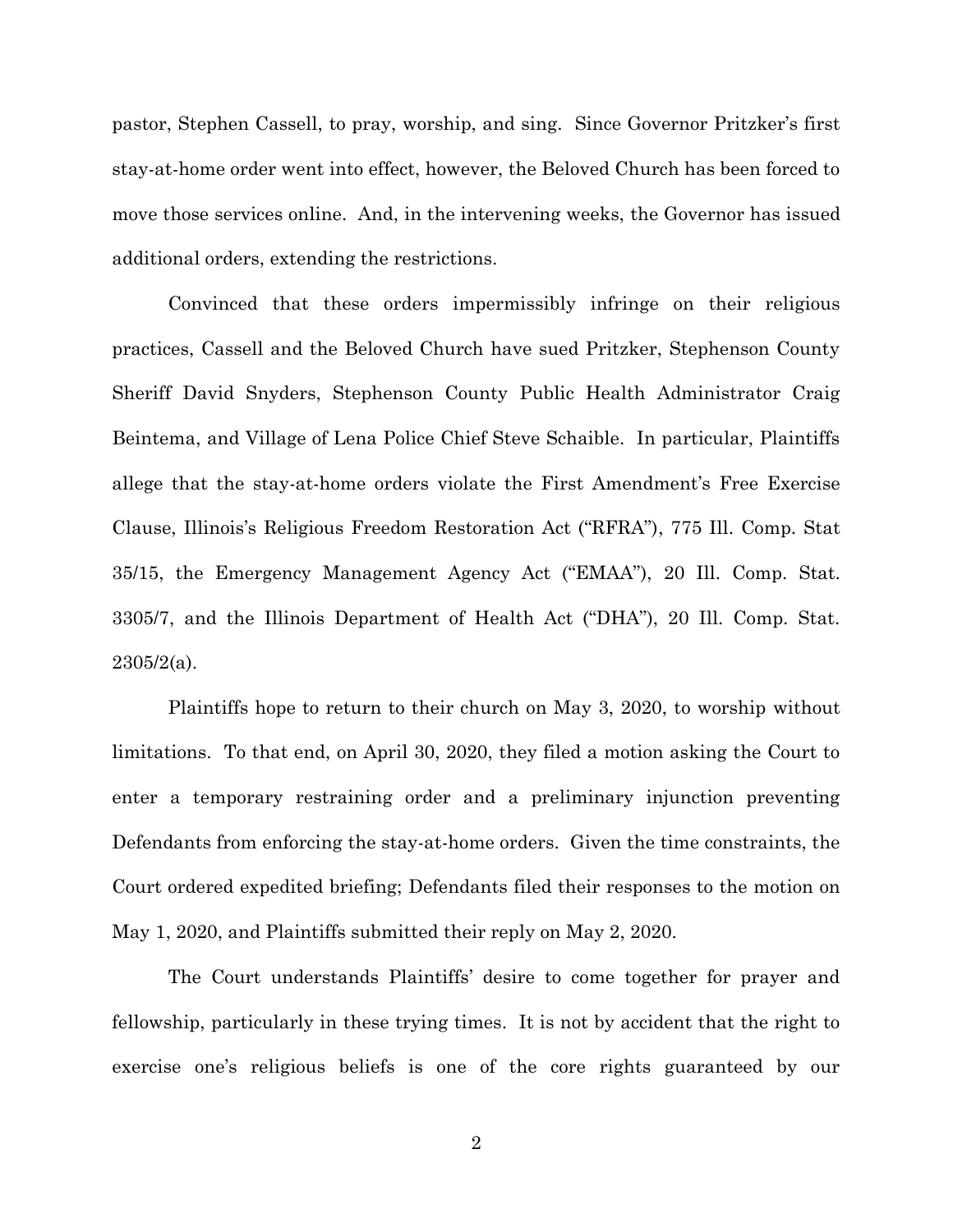Constitution. And whether it be the Apostles and Jesus gathering together to break bread and share wine on the night before his crucifixion (Luke 22:7-23), or Peter addressing the many at Pentecost and forming the first church (Acts 2:14-47), Christian tradition has long cherished communal fellowship, prayer, and worship.

But even the foundational rights secured by the First Amendment are not without limits; they are subject to restriction if necessary to further compelling government interests—and, certainly, the prevention of mass infections and deaths qualifies. After all, without life, there can be no liberty or pursuit of happiness.

Recently, after this lawsuit was filed, Governor Pritzker issued a new order, recognizing the free exercise of religion as an "essential activity." April 30 Order § 2, ¶ 5(f), ECF No. 26-1. The order now states that worshippers may "engage in the free exercise of religion" so long as they "comply with Social Distancing Requirements" and refrain from "gatherings of more than ten people." *Id*. Furthermore, "[r]eligious organizations and houses of worship are encouraged to use online or drive-in services [which are not limited to ten people] to protect the health and safety of their congregants." *Id*.

The Court is mindful that the religious activities permitted by the April 30 Order are imperfect substitutes for an in-person service where all eighty members of Beloved Church can stand together, side-by-side, to sing, pray, and engage in communal fellowship. Still, given the continuing threat posed by COVID-19, the Order preserves relatively robust avenues for praise, prayer and fellowship and passes constitutional muster. Until testing data signals that it is safe to engage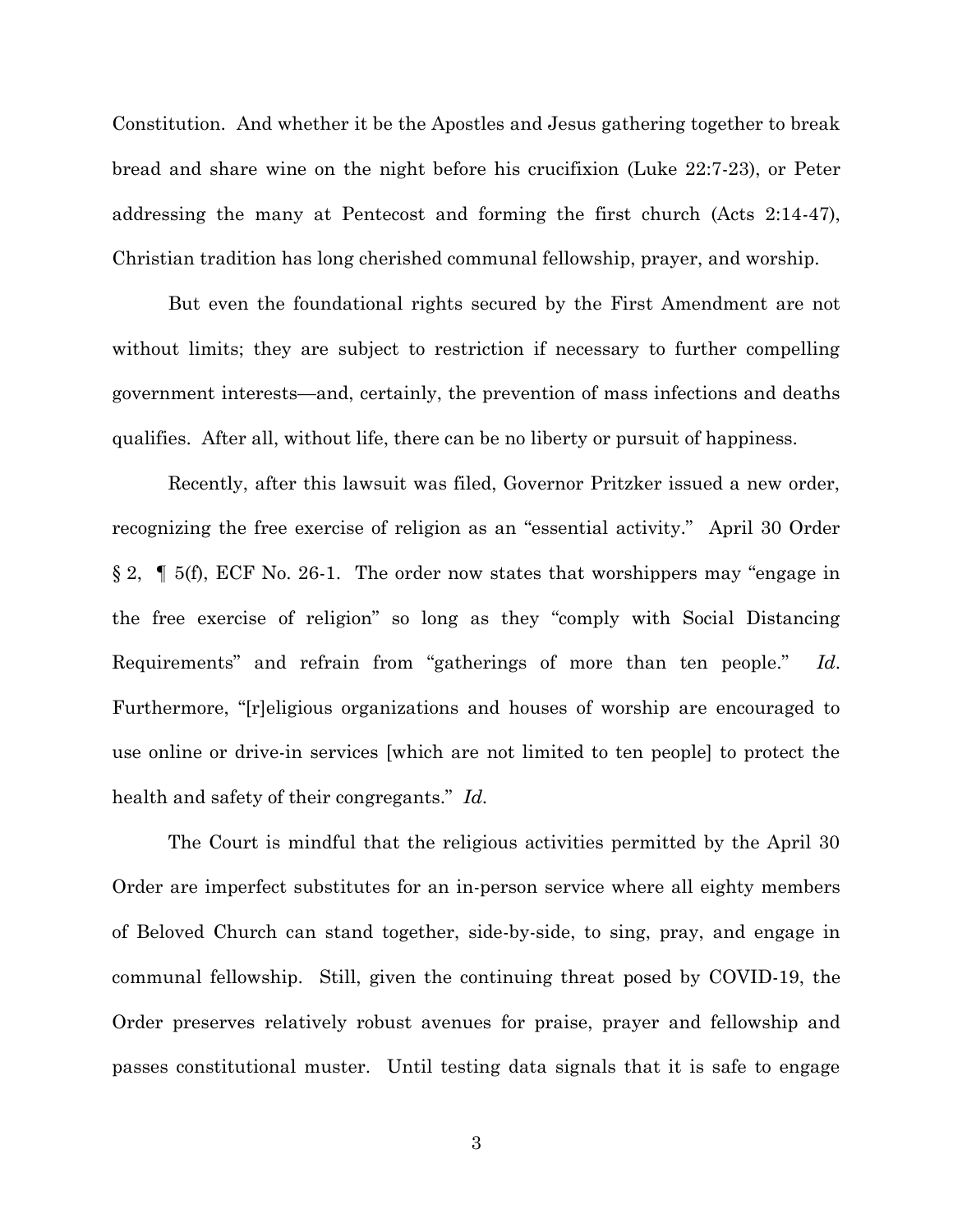more fully in exercising our spiritual beliefs (whatever they might be), Plaintiffs, as Christians, can take comfort in the promise of Matthew 18:20—"For where two or three come together in my name, there am I with them."

For the reasons below, Plaintiffs' motion for a temporary restraining order and preliminary injunction is denied.

# **I. Preliminary Factual Findings<sup>1</sup>**

# **A. The Pandemic**

COVID-19 is "a novel severe acute respiratory illness" that spreads rapidly "through respiratory transmission." April 30 Order at 1, ECF No. 26-1 ("April 30 Order" or "Order"). Making response efforts particularly daunting, asymptomatic individuals may carry and spread the virus, and there is currently no known vaccine or effective treatment. *Id.*; Pritzker Resp. Br. at 12, ECF No. 26. The virus has killed hundreds of thousands, infected millions, and disrupted the lives of nearly everyone on the planet. April 30 Order at 1–2. In Illinois alone, at least 2,350 individuals have perished from the pathogen, with more than 50,000 infected. *Id*. at 2.

# **B. The Stay-at-Home Orders**

To slow the spread of COVID-19, Governor Jay R. Pritzker issued a stay-athome order on March 20, 2020. ECF No. 1-1. He extended that order two weeks

<sup>&</sup>lt;sup>1</sup> "[T]he district judge, in considering a motion for preliminary injunction  $\dots$  must make factual determinations on the basis of a fair interpretation of the evidence before the court." *Darryl H. v. Coler*, 801 F.2d 893, 898 (7th Cir. 1986). The facts summarized here derive from Plaintiffs' complaint, the parties' briefs supporting and opposing the motion, and the accompanying exhibits; none are materially disputed.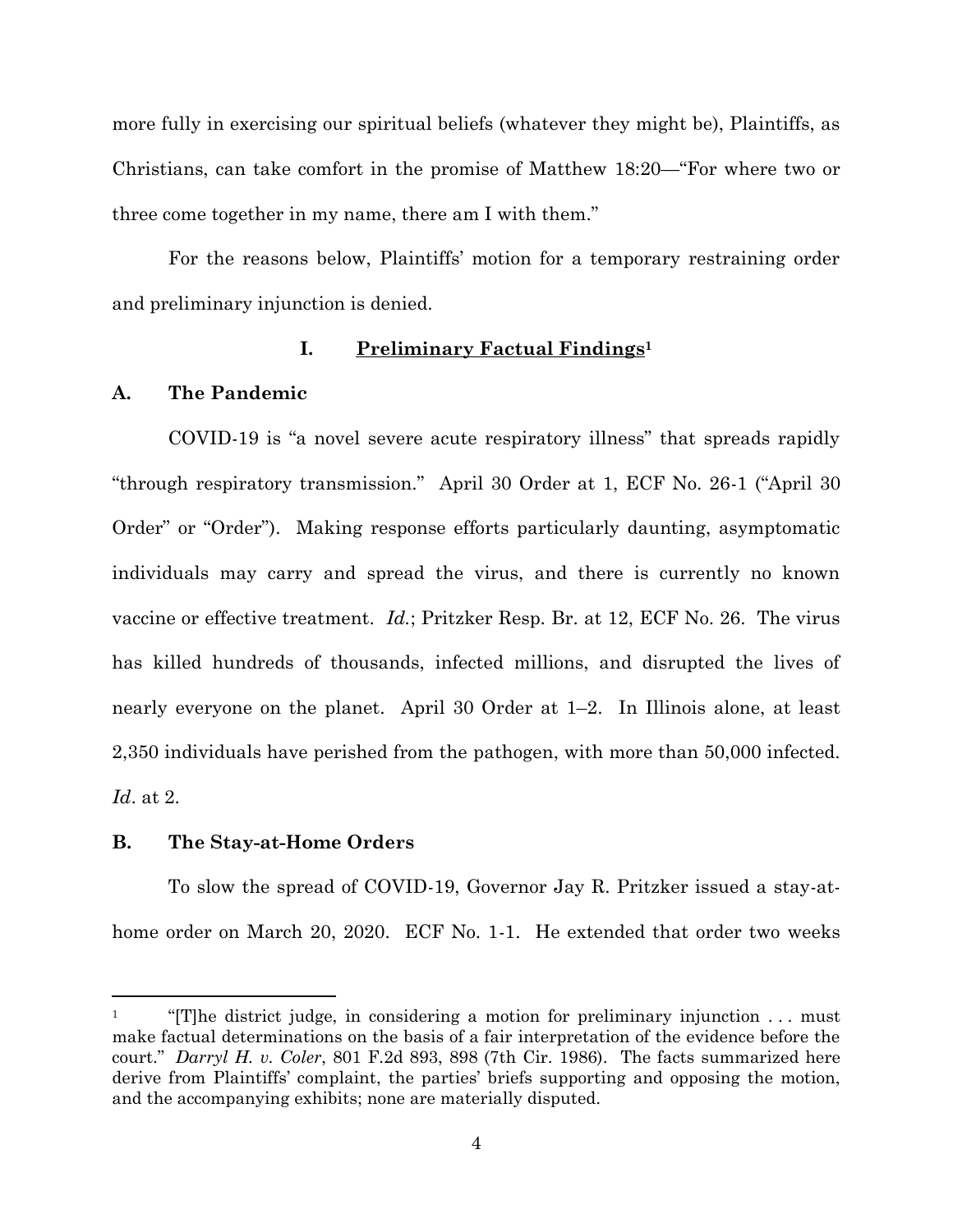later, before issuing a new directive with modified restrictions at the end of April. *See* April 30 Order. In substance, these orders direct Illinoisans to practice what experts call "social distancing." That means limiting activity outside the home, staying at least six feet apart from others, and refraining from congregating in groups of more than ten. *Id*. § 1. To facilitate these efforts, businesses deemed nonessential have been required to cease operations, and schools have been forced to close their doors. The Governor has determined that, if the orders were not in effect, "the number of deaths from COVID-19 would be between ten to twenty times higher." April 30 Order at 2.

At the same time, the stay-at-home orders have resulted in significant hardships for many individuals and their families. With schools closed, families have had to care for their children and oversee their education on a full-time basis. With businesses shuttered, many Illinoisans now find themselves furloughed or fired. And with large gatherings prohibited, religious groups have had to refrain from their usual activities.

In an effort to alleviate some of those concerns, the April 30 Order, which is effective until the end of May, provides that Illinoisans may leave their homes to perform certain "Essential Activities." April 30 Order § 1, ¶ 5. Though the Order did not initially include religious events in its list of Essential Activities, it was amended shortly after Plaintiffs filed this lawsuit and their associated request for a temporary restraining order. *Compare* ECF No. 1-3, *with* ECF No. 26-1. As amended, the Order clarifies that worshippers may "engage in the free exercise of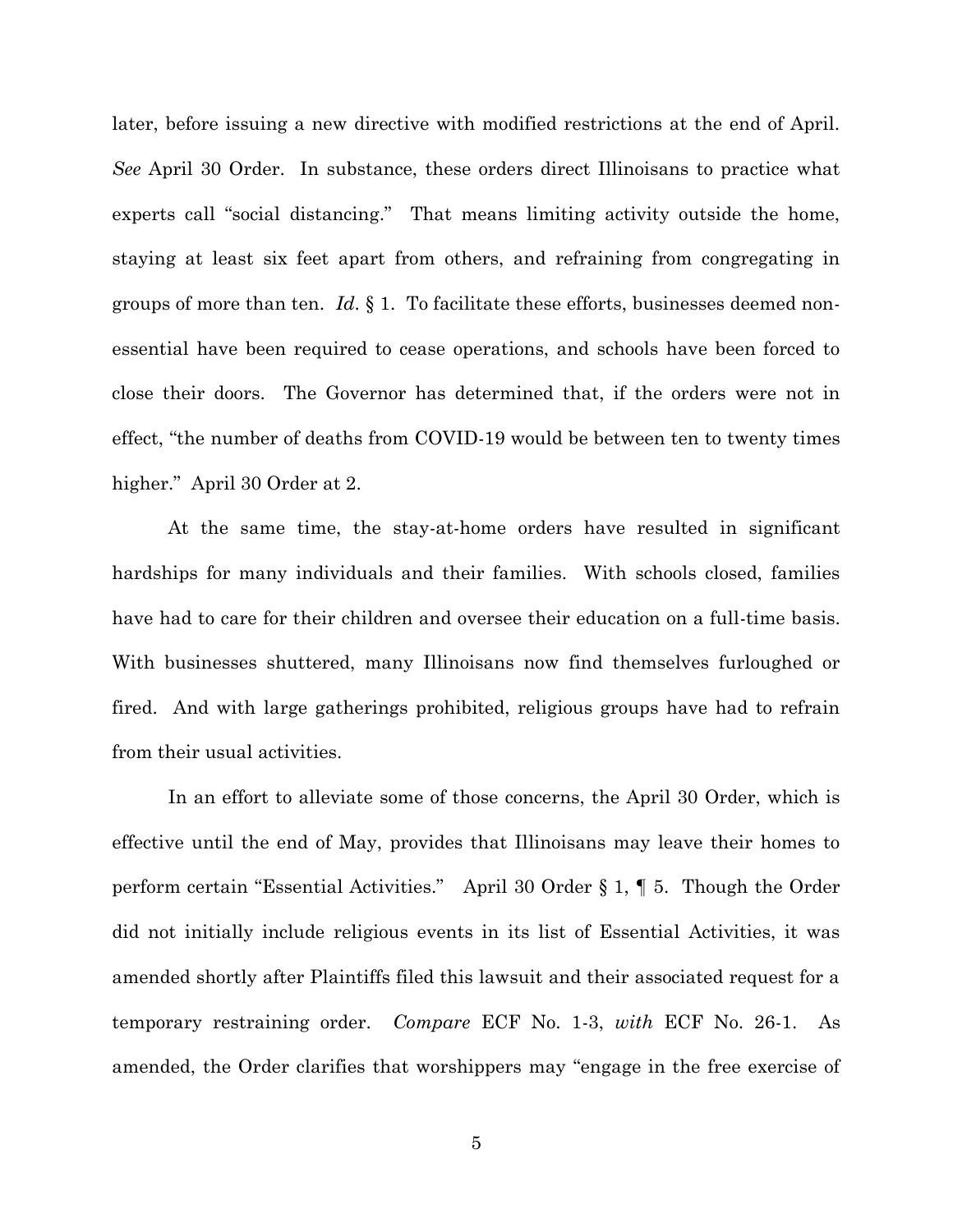religion" so long as they "comply with Social Distancing Requirements" and refrain from "gatherings of more than ten people." April 30 Order § 2, ¶ 5(f). In doing so, "[r]eligious organizations and houses of worship are encouraged to use online or drive-in services to protect the health and safety of their congregants." *Id*.

# **C. The Beloved Church**

Pastor Stephen Cassell formed the Beloved Church, an evangelical Christian organization, to promote "the truths of God's unconditional Love, amazing Grace, and majestic Restoration." Compl. ¶ 24, ECF No. 1. Cassell is passionate about "shar[ing] the love of God with [his] congregants, who form what [he] believe[s] is [a] Church family." *Id*. ¶ 25.

To that end, Cassell leads Sunday services at the Church's building in Lena, Illinois. *Id*. ¶ 27. On a typical Sunday, about eighty worshippers attend. *Id*. During each service, Cassell reads from scripture, delivers a sermon, and leads the congregation in prayer and song. *Id*. ¶ 28. After the ceremony, he encourages worshippers to engage in informal conversation with each other, building fellowship and community. *Id*. ¶ 29. Plaintiffs view Sunday prayer services as "the central religious rites of the Church congregation." *Id*. ¶ 31.

In late March, the Stephenson County Department of Public Health served Cassell with a cease-and-desist notice. *Id*. ¶ 48. It declared that the Beloved Church was required to adhere to the guidelines elaborated in the stay-at-home orders. *Id*. ¶ 49. For example, the notice stated that religious gatherings of over ten people would not be permitted. *Id*. ¶ 49. It went on to warn that violators "may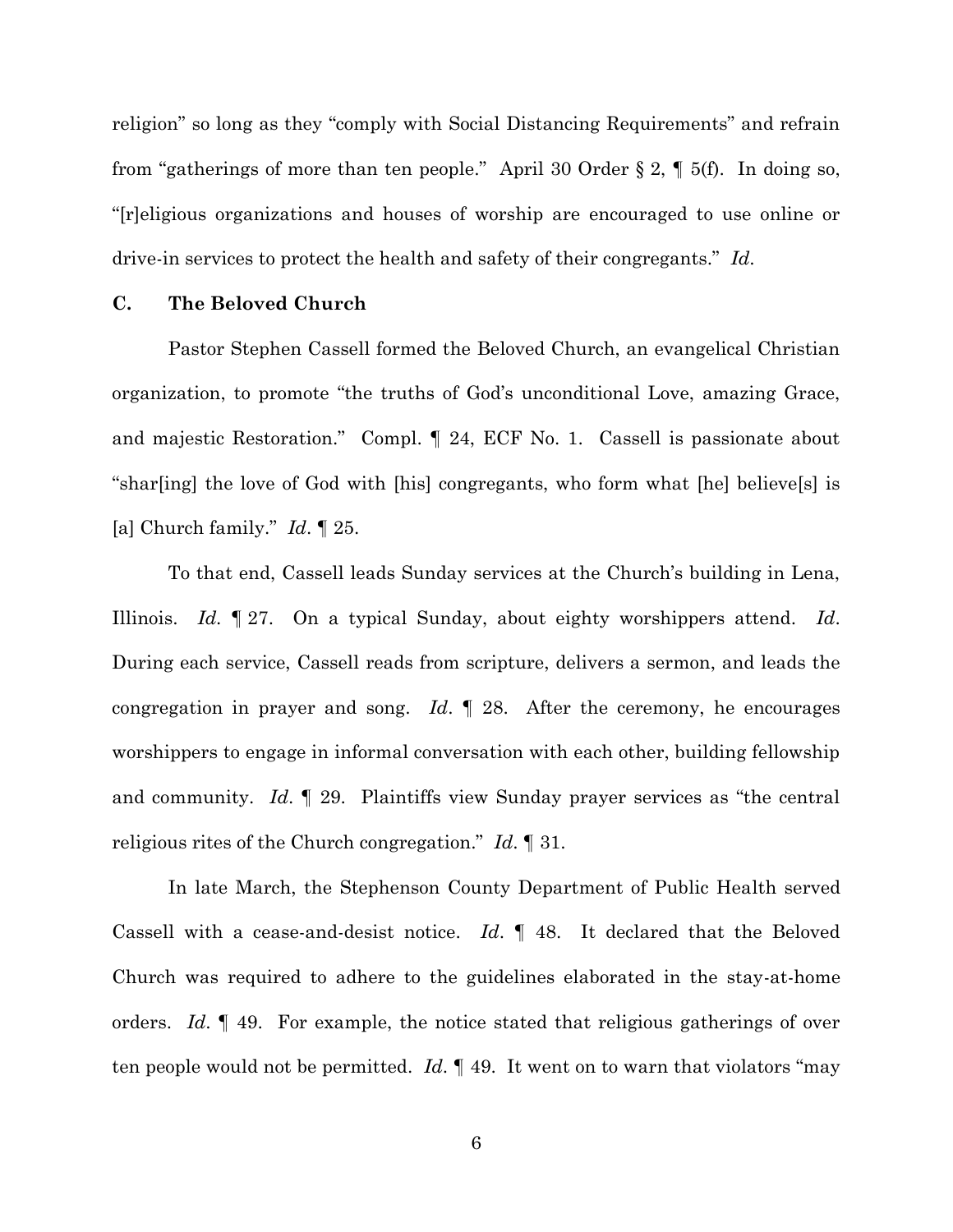be subject to additional civil and criminal penalties." *Id*. ¶ 49. Fearing fines and prosecution, the Beloved Church has refrained from holding Sunday services in person, *id*. ¶ 50, and, like many religious organizations, Cassell has instead held services online on various forums, including Facebook Live and YouTube.<sup>2</sup>

Viewing these remote services as "a violation of the Church's existence as a Christian congregation," Plaintiffs take aim at Governor Pritzker's most recent Order. Cassell Decl. ¶ 3, ECF No. 34. To support this challenge, Plaintiffs have submitted with their reply brief a declaration by Cassell stating that the Beloved Church's parking lot cannot accommodate drive-in services; that typically 10 to 15 family units attend a service, most of which consist of many members; that the church's facility can seat 15 family units with six feet of distance between each unit; and that Cassell will supply all attendees with masks (or other face coverings) and hand sanitizer. *Id.* ¶¶ 5, 8–10, 16.

<sup>2</sup> For example, in recent weeks, Cassell has presented a series of sermons titled "Corona-Lie," where he has expressed skepticism regarding the extent of the COVID-19 crisis, as well as the government's motives in responding to it. *See, e.g.*, Beloved Church Media, *Sunday March 15, 2020: Corona-Lie (Pastor Steve Cassell)* at 38:35, YOUTUBE, https://www.youtube.com/watch?v=QJix0dCxhGQ&t=1699s ("Why don't we shut the country down for the 2500 people that have died from [Corona Beer]? Because it doesn't fit the narrative. I don't know if you realize this, but you are being absolutely manipulated and controlled by a system that wants you to believe what it tells you."). *See Goplin v. WeConnect, Inc.*, 893 F.3d 488, 491 (7th Cir. 2018) (approving the district court taking judicial notice of a party's website in deciding a motion where the counterparty cited the website in its response brief).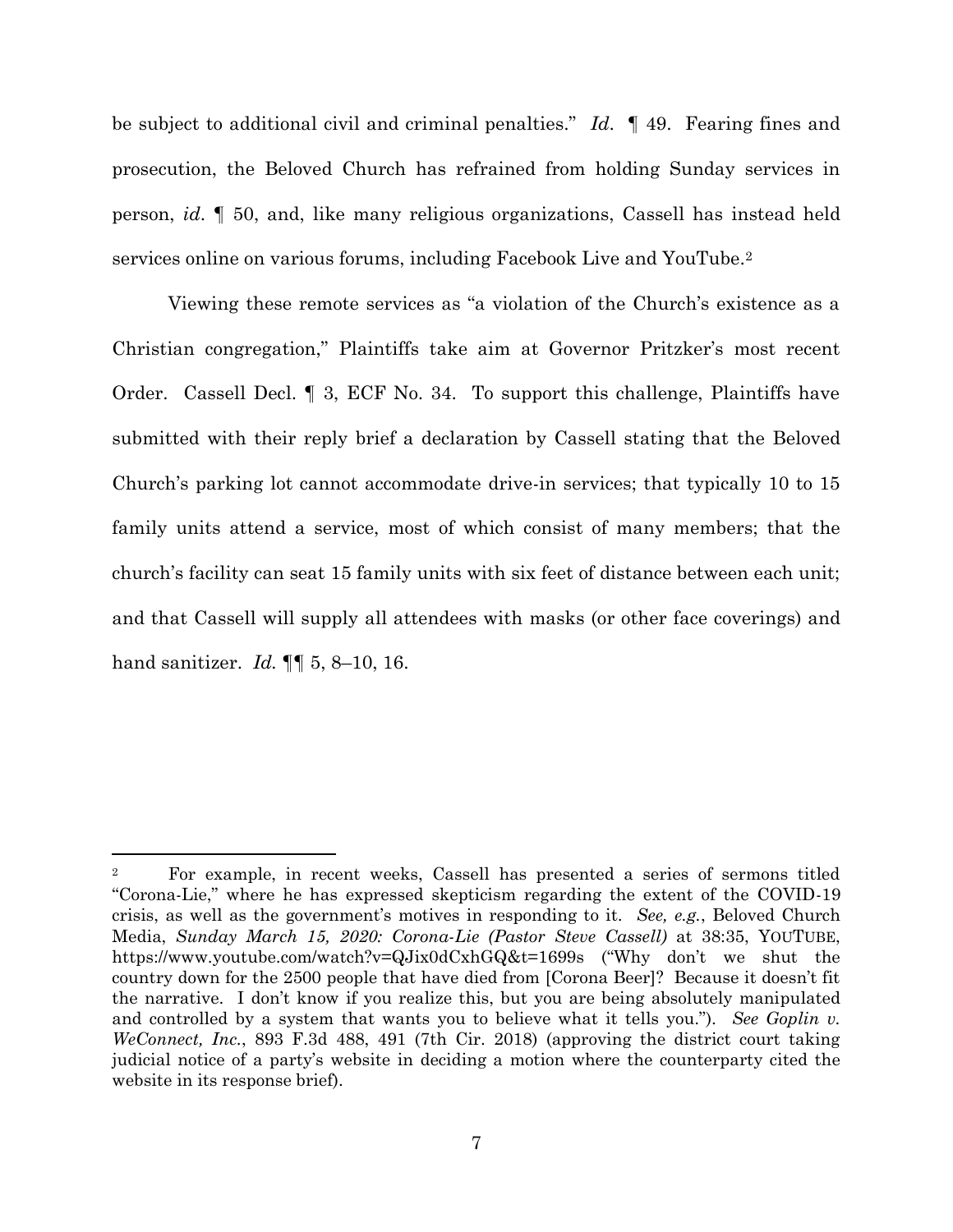#### **II. Legal Standard**

"[A] preliminary injunction is an extraordinary and drastic remedy, one that should not be granted unless the movant, by a clear showing, carries the burden of persuasion." *Mazurek v. Armstrong*, 520 U.S. 968, 972 (1997) (internal quotation marks omitted). A party seeking a preliminary injunction must show that (1) its case has "some likelihood of success on the merits," (2) it has "no adequate remedy at law", and (3) "without relief it will suffer irreparable harm." *Planned Parenthood of Ind. & Ky., Inc. v. Comm'r of Ind. State Dep't of Health*, 896 F.3d 809, 816 (7th Cir. 2018). As part of the preliminary-injunction analysis, a district court may consider a nonmovant's defenses in determining the movant's likelihood of success on the merits. *See Russian Media Grp., LLC v. Cable Am., Inc.*, 598 F.3d 302, 308 (7th Cir. 2010).

If the moving party meets these threshold requirements, the district court "weighs the factors against one another, assessing whether the balance of harms favors the moving party or whether the harm to the nonmoving party or the public is sufficiently weighty that the injunction should be denied." *Ezell v. City of Chi.*, 651 F.3d 684, 694 (7th Cir. 2011). "The standards for granting a temporary restraining order and a preliminary injunction are the same." *USA-Halal Chamber of Commerce, Inc. v. Best Choice Meats, Inc.*, 402 F. Supp. 3d 427, 433 (N.D. Ill. 2019) (citation omitted).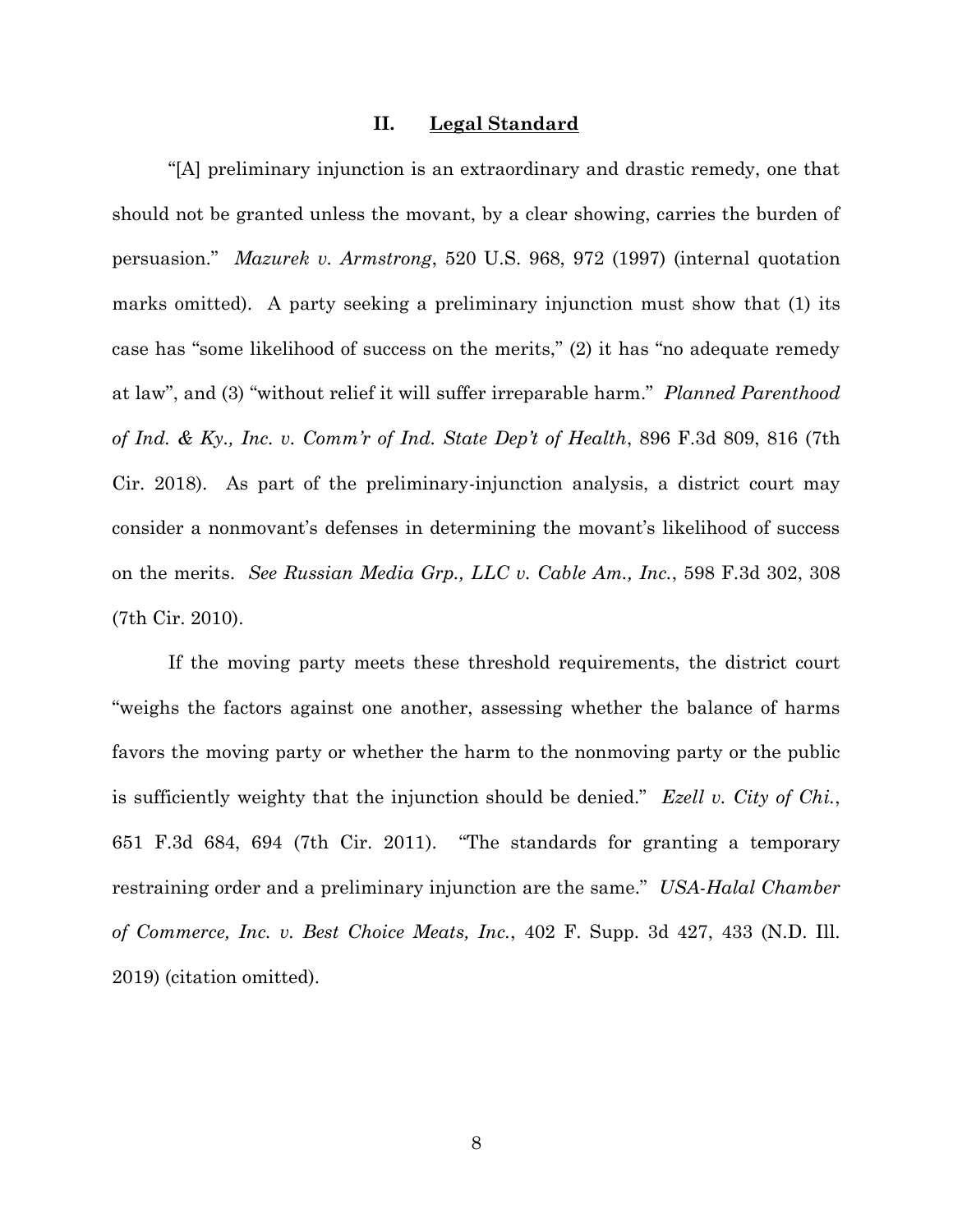### **III. Mootness, Standing, and Ripeness**

As a threshold matter, Defendants question whether Article III authorizes this Court to adjudicate Plaintiffs' claims. In doing so, they articulate three distinct theories. First, Governor Pritzker says that Plaintiffs' motion is moot in light of the new provisions in the April 30 Order relating to religious activities. Second, Sheriff Snyders, Public Health Administrator Beintema, and Police Chief Schaible ("County and Village Defendants") submit that Plaintiffs lack standing to sue. Finally, the same group of Defendants argues that this case is not ripe for review.

#### **A. Mootness**

To begin with, Governor Pritzker contends that Plaintiffs' claims have been mooted by the post-complaint issuance of the April 30 Order, which supersedes EO 2020-10 and EO 2020-18, and provides a new framework for religious organizations starting May 1, 2020. To the extent that Plaintiffs seek declaratory and injunctive relief with respect to EO 2020-10 and EO 2020-18, without regard to the new provisions in the April 30 Order, their claims are indeed moot. *See N.Y. State Rifle & Pistol Ass'n, Inc. v. City of N.Y*, No. 18-280, 2020 WL 1978708, at \*1 (U.S. Apr. 27, 2020) (holding that a request for declaratory and injunctive relief was mooted by amendment of the statute).

But to the extent that Plaintiffs assert residual claims that apply equally to the April 30 Order, those claims are not moot. *Cf. id.* (remanding residual claims based on the new statute for further proceedings); *Lewis v. Cont'l Bank Corp.*, 494 U.S. 472, 482 (1990) (same). "[A] case does not become moot as long as the parties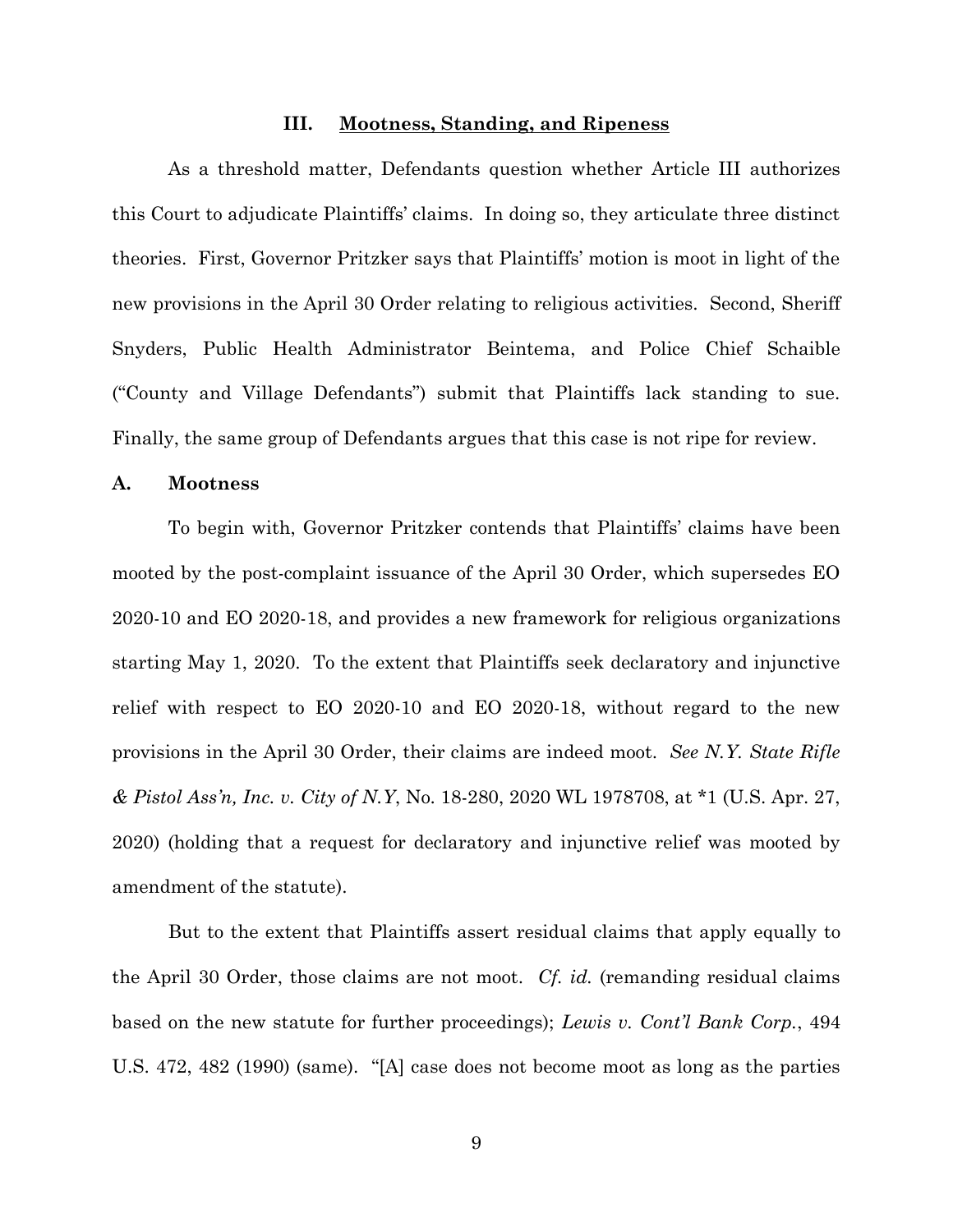have a concrete interest, however small, in the litigation[ ] . . . ." *Campbell-Ewald Co. v. Gomez*, 136 S. Ct. 663, 665 (2016). And it is clear that Plaintiffs take umbrage at the restrictions on religious gatherings imposed by the April 30 Order, including the ten-attendee limit. *See* Compl. ¶¶ 27–31. Accordingly, Governor Pritzker's argument that the case is moot fails.

#### **B. Standing**

Next, the County and Village Defendants contend that Plaintiffs lack standing. To establish standing, a plaintiff must show (1) an "injury in fact," (2) a sufficient "causal connection between the injury and the conduct complained of," and (3) a "likel[ihood]" that the injury will be "redressed by a favorable decision." *Lujan v. Defenders of Wildlife*, 504 U.S. 555, 560 (1992)). Defendants focus their fire on the first element.

As a general rule, "[a]n injury sufficient to satisfy Article III must be concrete and particularized and actual or imminent, not conjectural or hypothetical." *Susan B. Anthony List v. Driehaus*, 573 U.S. 149, 158 (2014) (internal quotation marks omitted). But an "allegation of future injury may suffice if the threatened injury is certainly impending, or there is a substantial risk that the harm will occur." *Id.* (emphasis deleted and internal quotation marks omitted). "[I]t is not necessary that petitioner first expose himself to actual arrest or prosecution to be entitled to challenge a statute that he claims deters the exercise of his constitutional rights" *Steffel v. Thompson*, 415 U.S. 452, 459 (1974); *see MedImmune, Inc. v. Genentech, Inc.*, 549 U.S. 118, 128–29 (2007); *Sequoia Books, Inc. v. Ingemunson*, 901 F.2d 630,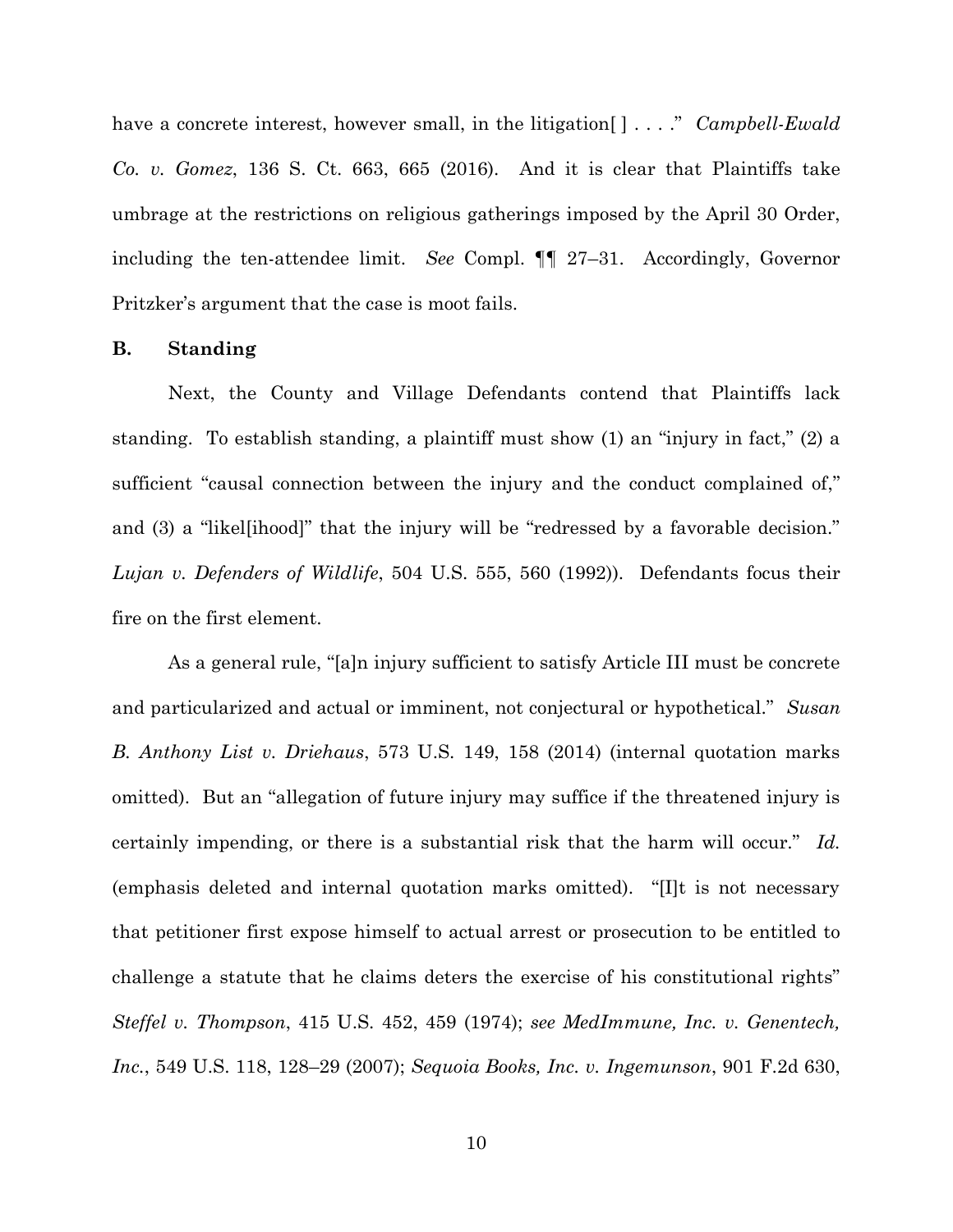640 (7th Cir. 1990) (recognizing that "special flexibility, or 'breathing room,' . . . attaches to standing doctrine in the First Amendment context") (citation omitted).

*Babbitt v. United Farm Workers National Union* is instructive. 442 U.S. 289 (1979). In that case, the Supreme Court held that the plaintiffs could bring a preenforcement action because they alleged "an intention to engage in a course of conduct arguably affected with a constitutional interest, but proscribed by a statute, and there exist[ed] a credible threat of prosecution thereunder." *Id.*, 442 U.S. at 298. The statute at issue made it illegal to encourage consumers to boycott an "agricultural product . . . by the use of dishonest, untruthful and deceptive publicity." *Id.* at 295. And the plaintiffs pleaded they had "actively engaged in consumer publicity campaigns in the past" and "inten[ded] to continue to engage in boycott activities" in the future. *Id.* Even though the plaintiffs did not "plan to propagate untruths," they maintained that "'erroneous statement is inevitable in free debate,'" and this was sufficient to establish standing. *Id.* (quoting *N.Y. Times Co. v. Sullivan*, 376 U.S. 254, 271 (1964)).

As in *Babbitt*, Plaintiffs have alleged an Article III injury. According to Plaintiffs, Beintema issued and Snyders' deputy sheriff served a cease-and-desist notice on March 31, 2020, advising Plaintiffs that the Department of Public Health could issue a closure order if they did not adhere to Governor Pritzker's Executive Order 2020-10. Compl. ¶ 47. Although the notice references Executive Order 2020- 10, the allegations create a reasonable inference that the notice also would apply to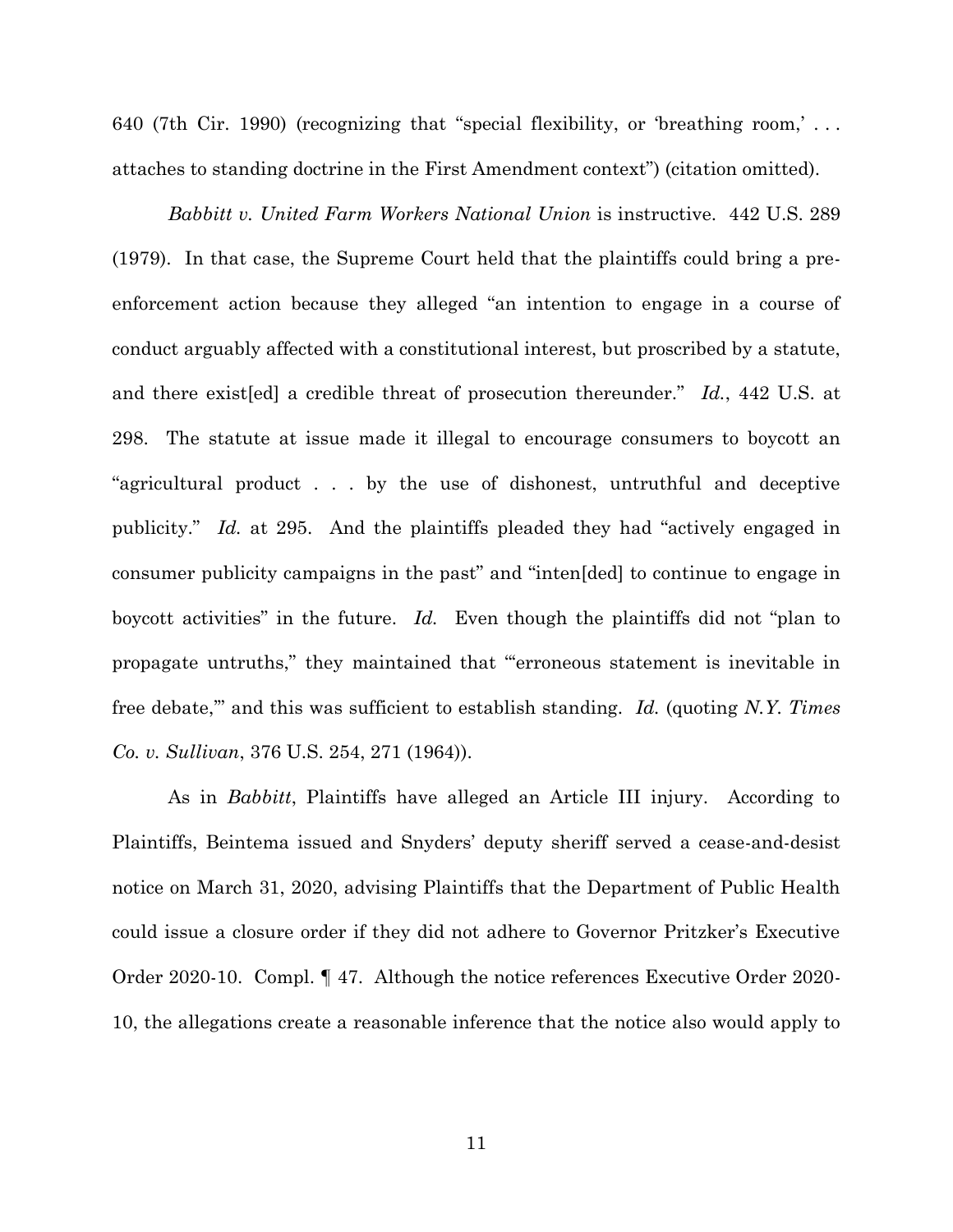the April 30 Order, which prohibits "gatherings of more than ten people." April 30 Order § 2, ¶ 5(f).

Moreover, the notice stated that "police officers, sheriffs and all other officers in Illinois are authorized to enforce such orders. In addition to such an order of closure . . . you may be subject to additional civil and criminal penalties." *Id.*, Ex. C, Cease and Desist Notice, ECF No. 1-3. Along the same lines, the April 30 Order expressly warns that "[t]his Executive Order may be enforced by State and local law enforcement pursuant to, *inter alia*, Section 7, Section 15, Section 18, and Section 19 of the Illinois Emergency Management Agency Act, 20 ILCS 3305." April 30 Order § 2, ¶ 17.

For their part, Plaintiffs state that, for the past five years, they have held church services with eighty people in attendance, and they intend to hold a service on Sunday, May 3, 2020. *Id.* ¶¶ 11, 27. Plaintiffs further assert that, based on the cease-and-desist notice, they fear arrest, prosecution, fines, and jail time if the full congregation attends the service. *Id.* ¶ 50. And, although Snyders states that he does not intend to enforce the April 30 Order against Plaintiffs if they go through with their plans to gather on May 3, 2020, he does not provide any assurance that the Order will not be enforced thereafter. Therefore, based on the record, the Court finds that Plaintiffs face "a credible threat of prosecution," *Babbitt*, 442 U.S. at 298, and the allegations in the complaint are sufficient to state an injury-in-fact.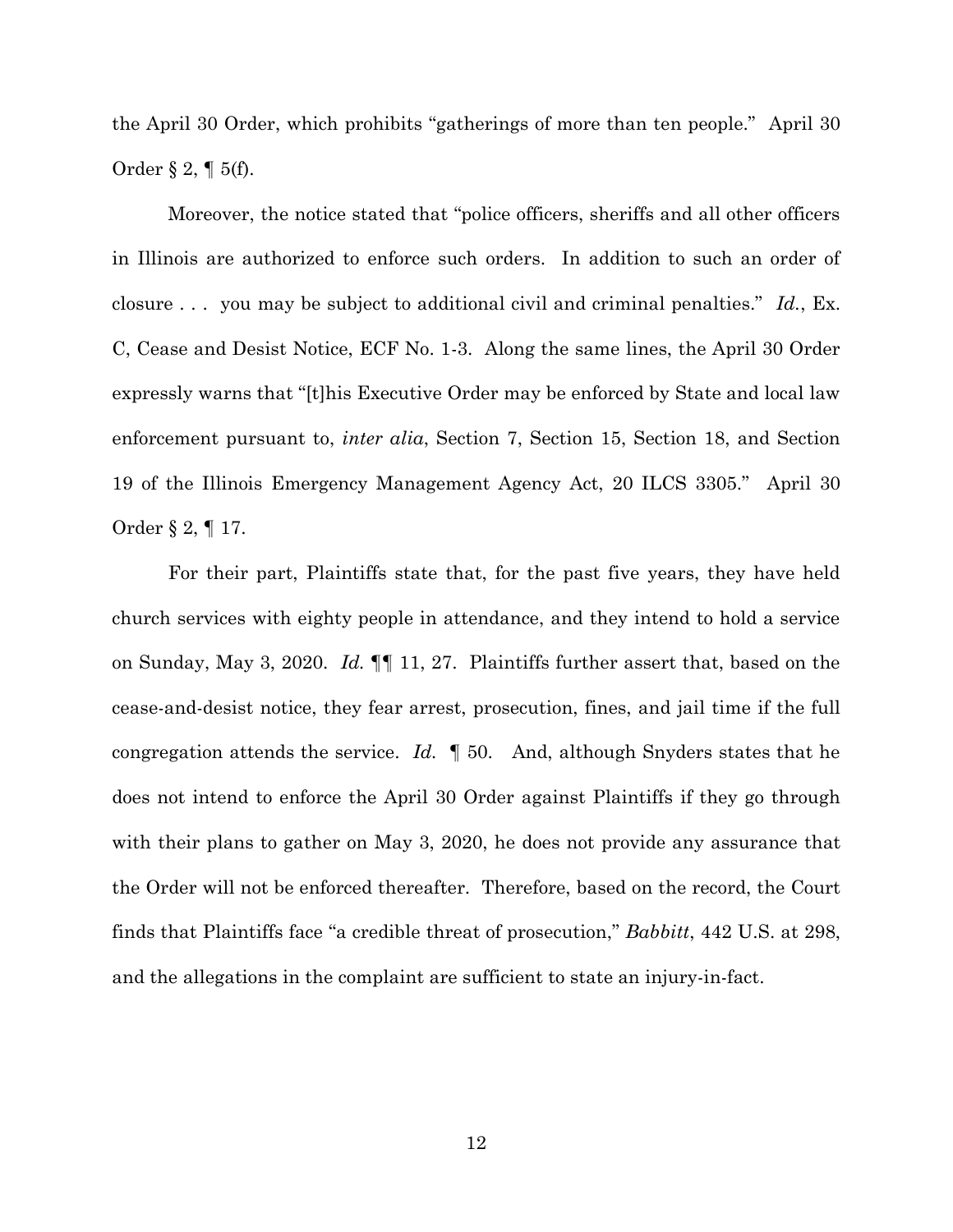# **C. Ripeness**

In the alternative, the County and Village Defendants argue that Plaintiffs' claims do not satisfy the Article III requirement of ripeness. But when a court has determined that a plaintiff has sufficiently alleged an Article III injury, a request to decline adjudication of a claim based on prudential ripeness grounds is in "some tension" with the Supreme Court's "reaffirmation of the principle that a federal court's obligation to hear and decide cases within its jurisdiction is virtually unflagging." *Lexmark Int'l, Inc. v. Static Control Components, Inc.*, 572 U.S. 118, 126 (2014) (internal quotation marks omitted); *see Susan B. Anthony List*, 573 U.S. at 167.

Be that as it may, ripeness is satisfied here. To determine ripeness, courts examine (1) "the fitness of the issues for judicial decision," and (2) "the hardship to the parties of withholding court consideration." *Metro. Milwaukee Ass'n of Commerce v. Milwaukee Cty.*, 325 F.3d 879, 882 (7th Cir. 2003). First, Plaintiffs' claims raise purely legal questions that are typically fit for judicial review, and further factual development will provide little clarification as to these issues. *See Susan B. Anthony List*, 573 U.S. at 167; *Wis. Right to Life State Political Action Comm. v. Barland*, 664 F.3d 139, 148 (7th Cir. 2011); *Metro. Milwaukee Ass'n of Commerce v. Milwaukee Cty*., 325 F.3d 879, 882 (7th Cir. 2003).

Second, denying judicial review imposes a not-insignificant hardship on Plaintiffs by forcing them to choose between refraining from congregating at their church and engaging in assembly while risking civil fines and criminal penalties.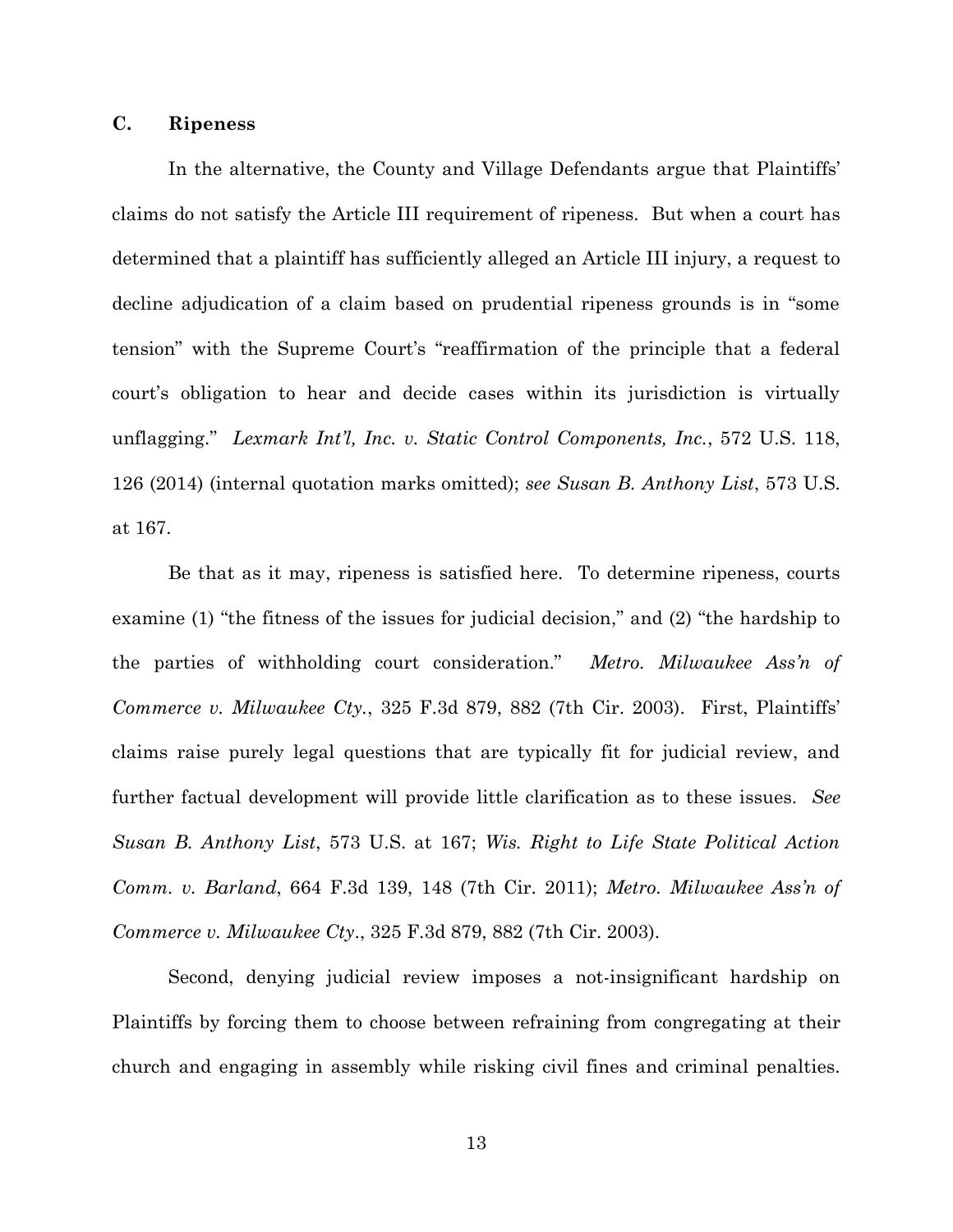Accordingly, the County and Village Defendants' argument that the Plaintiffs claims are unripe are unavailing. With that, the Court turns to the merits of Plaintiffs' motion.

# **IV. Likelihood of Success on the Merits**

Plaintiffs challenge the April 30 Order on two grounds. First, they maintain that it runs afoul of the First Amendment's Free Exercise Clause. Second, they insist that the Order violates three state statutes—the Illinois Religious Freedom Restoration Act, the Emergency Management Agency Act, and the Illinois Department of Health Act.

#### **A. Free Exercise Claim**<sup>3</sup>

# **1. Government Authority During a Public Health Crisis**

The Constitution does not compel courts to turn a blind eye to the realities of the COVID-19 crisis. For more than a century, the Supreme Court has recognized that "a community has the right to protect itself against an epidemic of disease which threatens the safety of its members." *Jacobson v. Commonwealth of Mass.*, 197 U.S. 11, 27 (1905); s*ee Prince v. Massachusetts*, 321 U.S. 158, 166–67 (1944) ("The right to practice religion freely does not include liberty to expose the community . . . to communicable disease."). During an epidemic, the *Jacobson* court explained, the traditional tiers of constitutional scrutiny do not apply. *Id*.; *see* 

<sup>3</sup> Plaintiffs' motion focuses on their claim under the Free Exercise Clause. In the reply brief, however, they also argue that the Order violates the First Amendment's Free Speech and Freedom of Assembly provisions. But, because Plaintiffs failed to include these arguments in their opening brief and offer them only in reply, the arguments are waived as a matter of fairness. *See Wonsey v. City of Chi.*, 940 F.3d 394, 399 (7th Cir. 2019).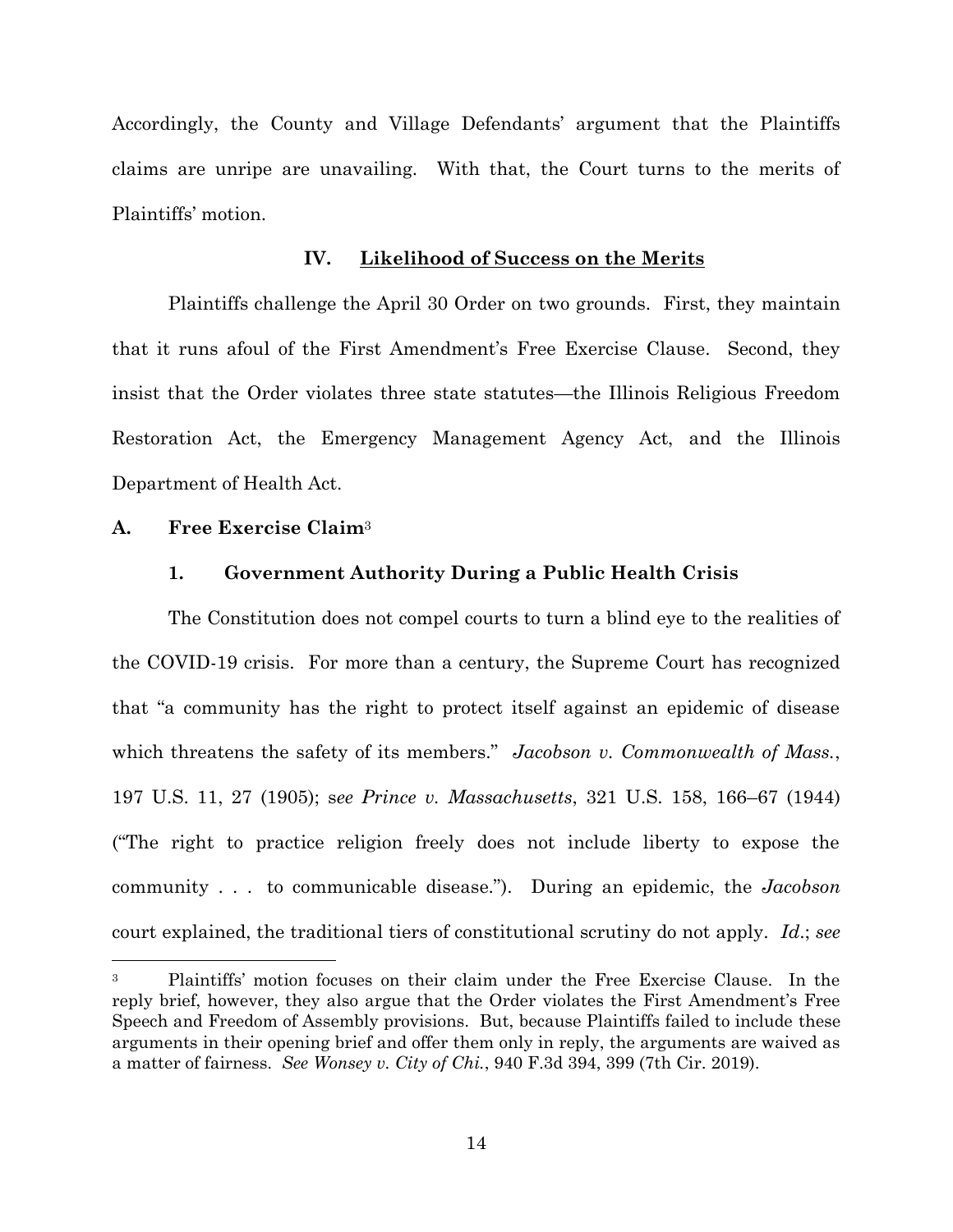*In re Abbott*, 954 F.3d 772, 784 (5th Cir. 2020). Under those narrow circumstances, courts only overturn rules that lack a "real or substantial relation to [public health]" or that amount to "plain, palpable invasion[s] of rights." *Jacobson*, 197 U.S. at 31. Over the last few months, courts have repeatedly applied *Jacobson*'s teachings to uphold stay-at-home orders meant to check the spread of COVID-19. *See, e.g.*, *Abbott*, 954 F.3d at 783–85; *Gish v. Newsom*, No. EDCV20755JGBKKX, 2020 WL 1979970, at \*5 (C.D. Cal. Apr. 23, 2020).

This is not to say that the government may trample on constitutional rights during a pandemic. As other judges have emphasized, *Jacobson* preserves the authority of the judiciary to strike down laws that use public health emergencies as a pretext for infringing individual liberties. *See, e.g.*, *Abbott*, 954 F.3d at 800 (Dennis, J., dissenting) (citing *Jacobson*, 197 U.S. at 28–29)). Furthermore, *Jacobson*'s reach ends when the epidemic ceases; after that point, government restrictions on constitutional rights must meet traditionally recognized tests. And so, courts must remain vigilant, mindful that government claims of emergency have served in the past as excuses to curtail constitutional freedoms. *See, e.g., Korematsu v. United States*, 323 U.S. 214 (1944), *abrogated by Trump v. Hawaii*, -- U.S. --, 138 S. Ct. 2392, 2423 (2018).

Today, COVID-19 threatens the lives of all Americans. The disease spreads easily, causes severe and sometimes fatal symptoms, and resists most medical interventions. April 30 Order at 1–2. When Governor Pritzker issued the amended stay-at-home rules, thousands of Illinoisans had perished due to the disease. *Id*.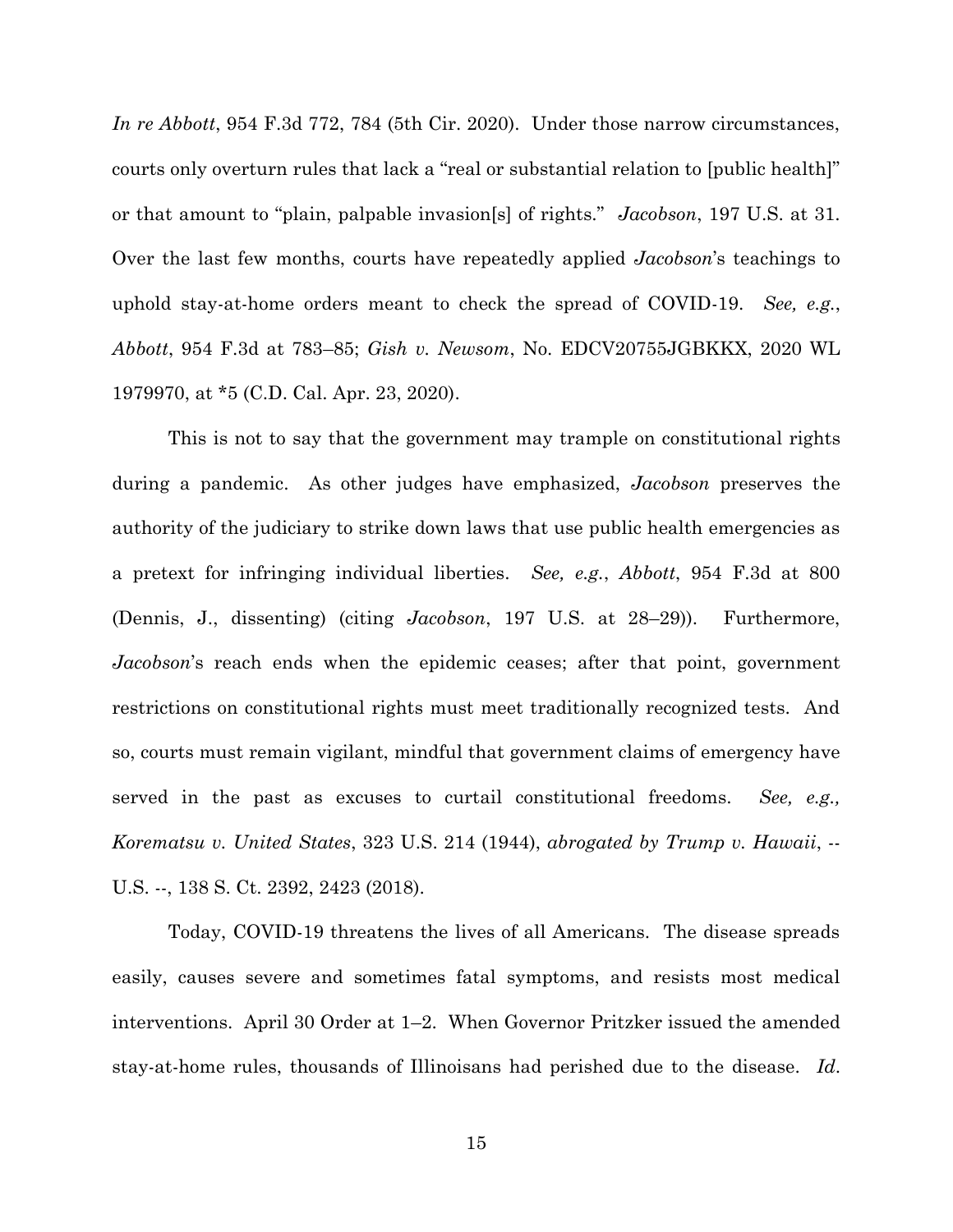Based on the plethora of evidence here, the Court finds that COVID-19 qualifies as the kind of public health crisis that the Supreme Court contemplated in *Jacobson* and that the coronavirus continues to threaten the residents of Illinois.

While Plaintiffs acknowledge the seriousness of the pathogen, they insist that the stay-at-home orders have successfully flattened the curve of active COVID-19 cases, eliminating the need for continued precautions. But, to borrow an analogy from Justice Ginsburg, that "is like throwing away your umbrella in a rainstorm because you are not getting wet." *Shelby Cty., Ala. v. Holder*, 570 U.S. 570 U.S. 529, 590 (2013) (Ginsburg, J., dissenting). Without the stay-at-home restrictions, the Governor estimates that ten to twenty times as many Illinoisans would have died and that the state's hospitals would be overrun. April 30 Order at 2. Plaintiffs have failed to marshal any credible evidence that suggests otherwise.

As a fallback position, Plaintiffs portray the April 30 Order as "arbitrary" and "unreasonable." *Jacobson*, 197 U.S. at 28. Specifically, they claim that the Order subjects religious organizations to more onerous restrictions than their secular counterparts. But, as we shall shortly see, the Order adopts neutral principles that satisfy *Jacobson*'s reasonableness standard.

In sum, because the current crisis implicates *Jacobson*, and because the Order undoubtedly advances the government's interest in protecting Illinoisans from the pandemic, the Court finds that Plaintiffs have a less than negligible chance of prevailing on their constitutional claim.

16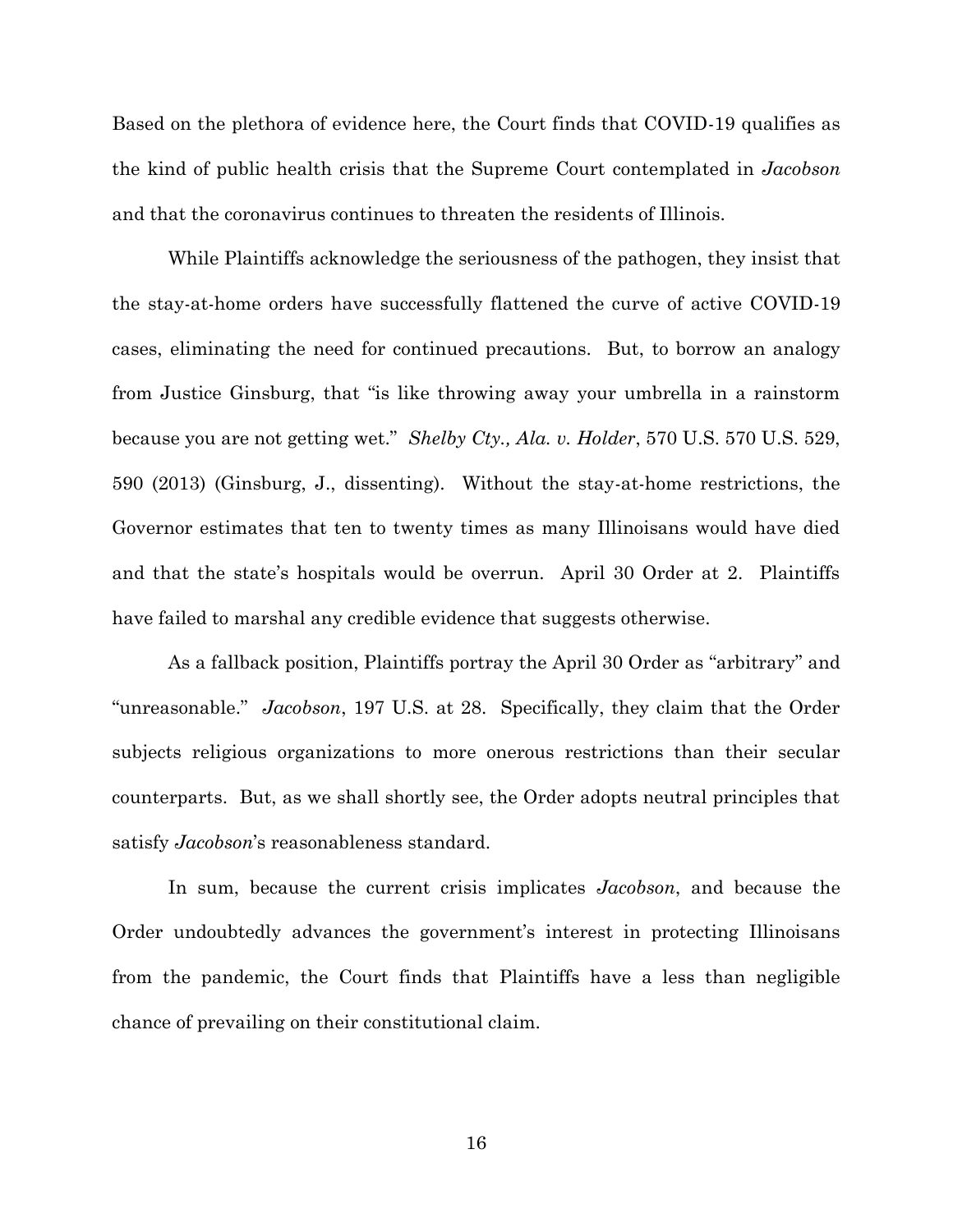## **2. Traditional First Amendment Analysis**

Even if *Jacobson* were not to apply here, the Order nevertheless would likely withstand scrutiny under the First Amendment's Free Exercise Clause. That provision prevents the government from "plac[ing] a substantial burden on the observation of a central religious belief or practice" unless it demonstrates a "compelling government interest that justifies the burden." *St. John's United Church of Christ v. City of Chi.*, 502 F.3d 616, 631 (7th Cir. 2007). As the Supreme Court has elaborated, however, "neutral, generally applicable laws may be applied to religious practice even when not supported by a compelling government interest." *Burwell v. Hobby Lobby Stores, Inc.*, 134 S. Ct. 2751, 2761 (2014) (citing *Emp't Div. v. Smith*, 494 U.S. 872, 879–80 (1990)). In other words, a "neutral law of general applicability is constitutional if it is supported by a rational basis." *Ill. Bible Colleges Ass'n. v. Anderson*, 870 F.3d 631, 639 (7th Cir. 2017).

For the rational basis test to apply, the challenged law must be both neutral and generally applicable. The neutrality element asks whether "the object of the law is to infringe upon or restrict practices because of their religious motivation." *Listecki v. Official Comm. of Unsecured Creditors*, 780 F.3d 731, 743 (7th Cir. 2015) (citing *Church of Lukumi Babalu Aye v. City of Hialeah*, 508 U.S. 520, 533 (1993)). The general applicability element "forbids the government from impos[ing] burdens only on conduct motivated by religious belief in a selective manner." *Listecki*, 780 F.3d at 743. As these definitions suggest, the neutrality and general applicability requirements usually rise or fall together.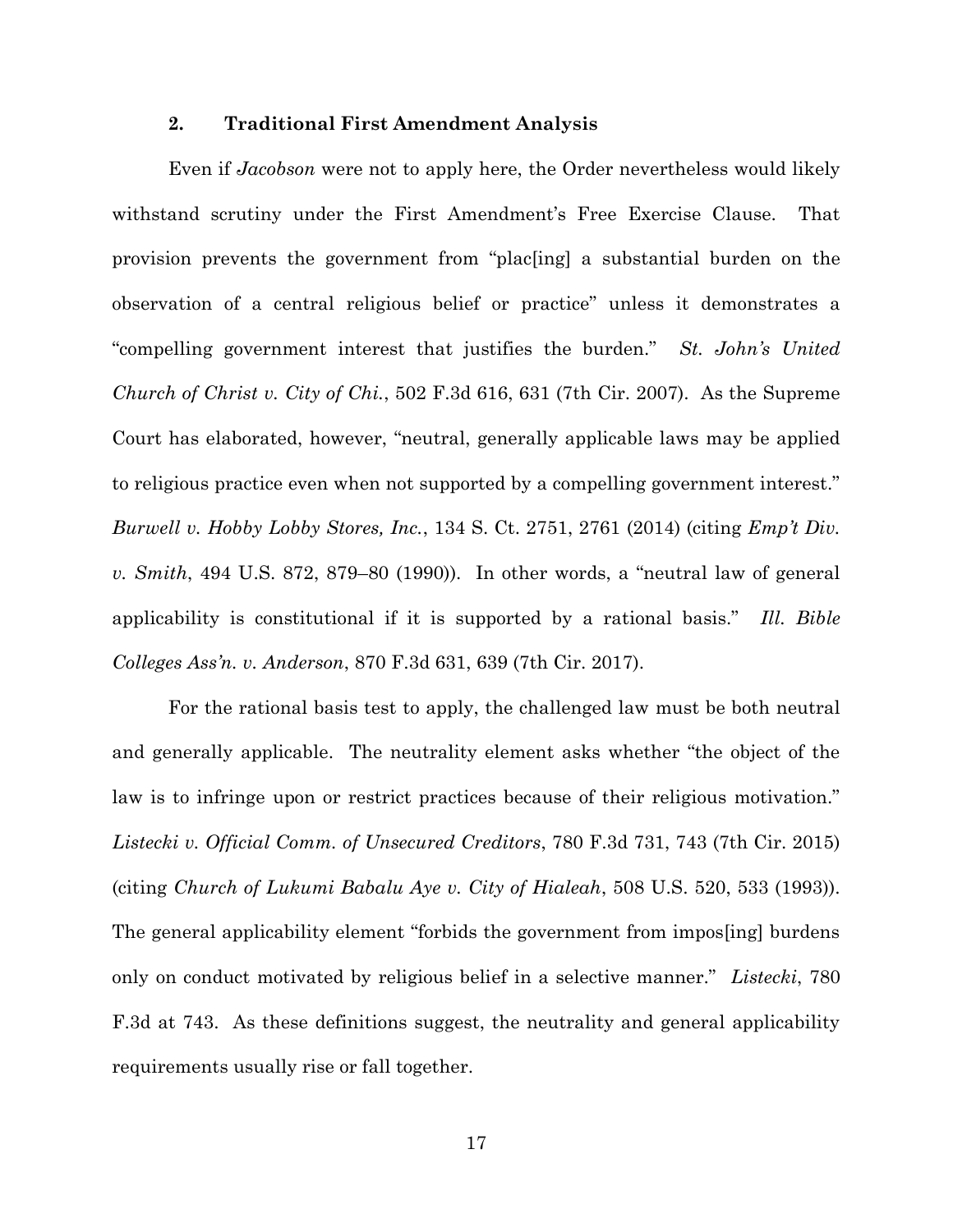In evaluating these two elements, courts draw on principles developed in the context of the Fourteenth Amendment's Equal Protection Clause. *See, e.g.*, *Lukumi*, 508 U.S. at 540 (instructing lower courts to "find guidance in our equal protection cases"). At its core, equal protection analysis hinges on whether "the decisionmaker . . . selected or reaffirmed a particular course of action at least in part 'because of,' not merely 'in spite of,' its adverse effects upon a particular group." *Pers. Adm'r of Mass. v. Feeney*, 442 U.S. 256, 279 (1979). In keeping with that framework, courts apply the rational basis test to Free Exercise Clause claims, unless the challenged rule "fail[s] to prohibit nonreligious conduct that endangers the [government's] interests in a similar or greater degree" than religious conduct. *Lukumi*, 508 U.S. at 543.

*Lukumi* is instructive. There, the Supreme Court reviewed municipal ordinances that prescribed penalties for "any individual or group that kills, slaughters or sacrifices animals for any type of ritual." *Lukumi*, 508 U.S. at 527. In holding that "the object or purpose of [the challenged] law is the suppression of religion or religious conduct," the Court looked to three main factors. *Id*. at 533. First, it determined that the drafters of the ordinances displayed a "pattern" of animosity towards "Santeria worshippers," who practiced animal sacrifice. *Id*. at 542. Second, it recognized that "the ordinances [we]re drafted with care to forbid few killings but those occasioned by religious sacrifice." *Id*. at 543. Third, it concluded that the "ordinances suppress much more religious conduct than is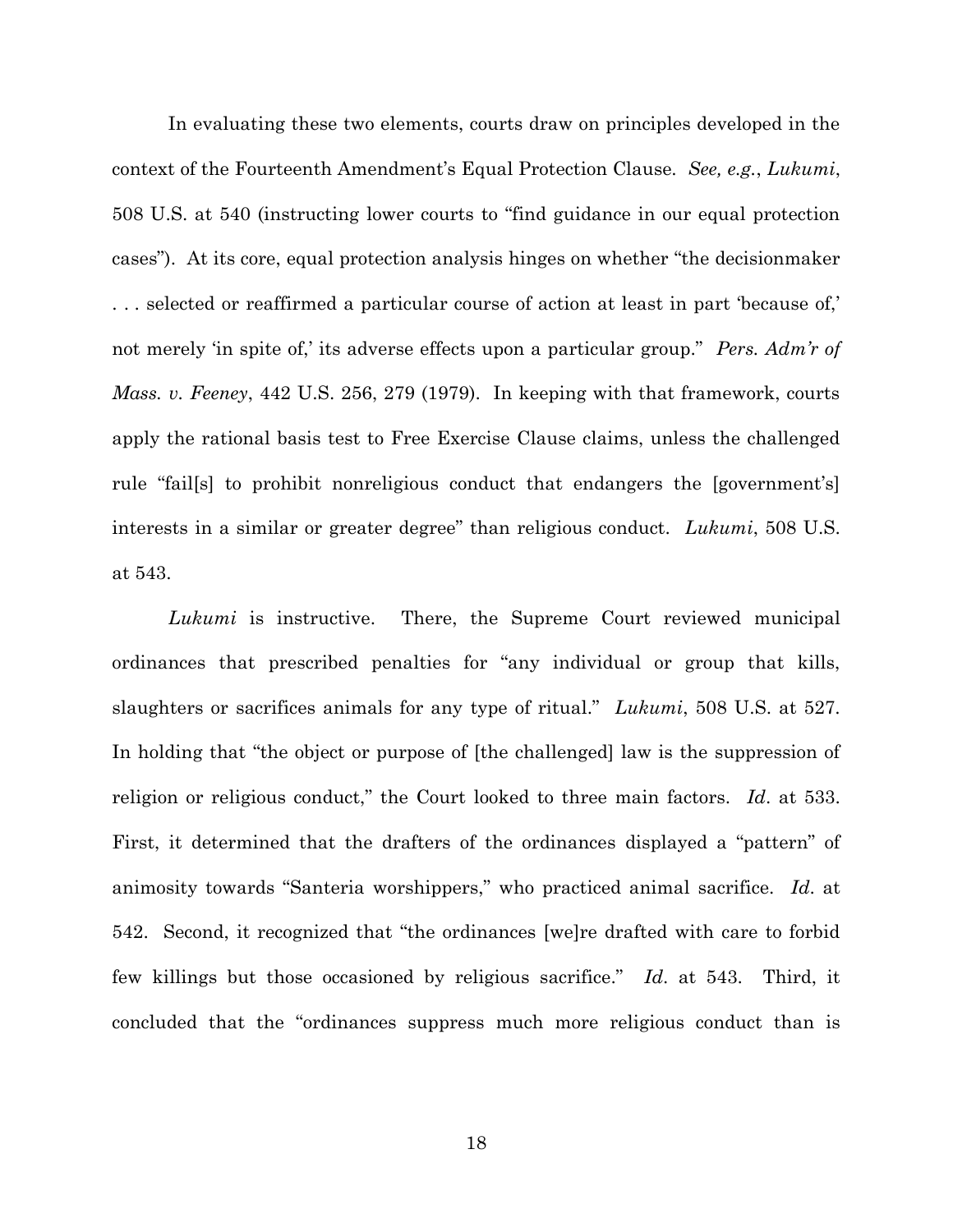necessary in order to achieve the legitimate ends asserted in their defense." *Id*. at 536.

This case is different. For one, nothing in the record suggests that Governor Pritzker has a history of animus towards religion or religious people, and Plaintiffs do not argue otherwise. For another, the Order proscribes secular and religious conduct alike. *See, e.g.*, April 30 Order § 2, ¶ 3 (forbidding "any gathering of more than ten people"). Indeed, its limitations extend to most places where people gather, from museums to theaters to bowling alleys. *Id*. And finally, Plaintiffs have not established that the Order "suppress[es] much more religious conduct than is necessary" to slow the spread of COVID-19. *Lukumi*, 508 U.S. at 536. To the contrary, the April 30 Order expressly preserves various avenues for religious expression, including gatherings of up to ten people and drive-in services. April 30 Order § 2, ¶ 5(f). For these reasons, the Court concludes that the Order does not "impose special disabilities on the basis of . . . religious status." *Smith*, 494 U.S. at 877.

Neither of Plaintiffs' counterarguments is persuasive. First, they claim that the Order "targets . . . church services because it makes them the only Essential Activity effectively subject to the 10-person maximum requirement." But that argument rests on a misreading of the Order. In fact, the Order broadly prohibits "any gathering of more than ten people [other than members of the same household]... unless exempted by this Executive Order." April 30 Order § 2, ¶ 3.

19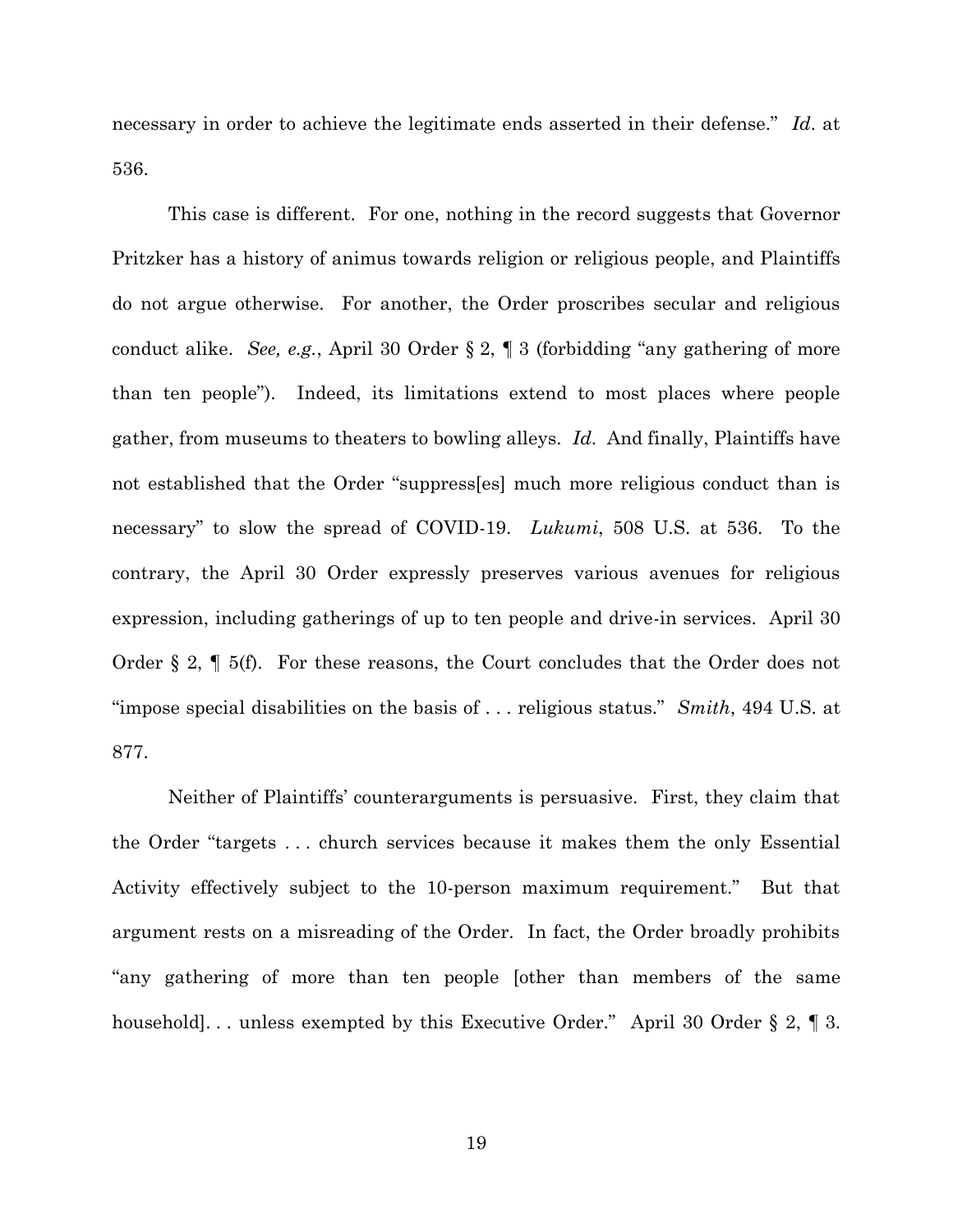And nothing in the Section that enumerates "Essential Activities" appears to exempt secular activities from that generally-applicable constraint. *Id*. § 2, ¶ 5.

It is true that the provision recognizing religious activities as essential reiterates the ten-person restriction. *Id*. ¶ 5(f). But, read as a whole, the Order appears to apply that limit to the other Essential Activities as well. For example, Section 2, ¶ 5 of the Order permits "individuals" to leave their homes in order to visit their doctors, pick up groceries, and travel to work at "Essential Businesses" (which must abide by their own additional restrictions). *Id*. ¶ 5(a)–(d). It also lists "hiking," "running," and "[f]ishing" as essential activities. *Id*. ¶ 5(c). In practice, those are pursuits that individuals normally perform alone or in small groups. By contrast, people of faith tend to gather for worship in much greater numbers, as Plaintiffs themselves acknowledge. Compl. ¶ 27. Understood in that context, it makes sense for Order to explicitly remind worshippers that they must abide by the prohibition on large groups.

Second, Plaintiffs complain that "grocery stores," "food and beverage manufacturing plants," and other "Essential Businesses" need not comply with the ten-person limitation.<sup>4</sup> April 30 Order § 2,  $\P$  12(a), (b). If Walmart and Menards are allowed to host more than ten visitors, Plaintiffs' theory goes, then so should the

<sup>4</sup> At times, Plaintiffs also argue that the government does not enforce social distancing requirements as applied to Essential Businesses. *See* Pls.' Reply at 8. In support, Cassell states that he has observed social distancing violations while shopping at Menards and Walmart. Cassell Decl. ¶ 16. But limited, anecdotal instances of noncompliance contribute little to the inference that the "object or purpose" of the challenged order is to interfere with religious practices. *Lukumi*, 508 U.S. at 527.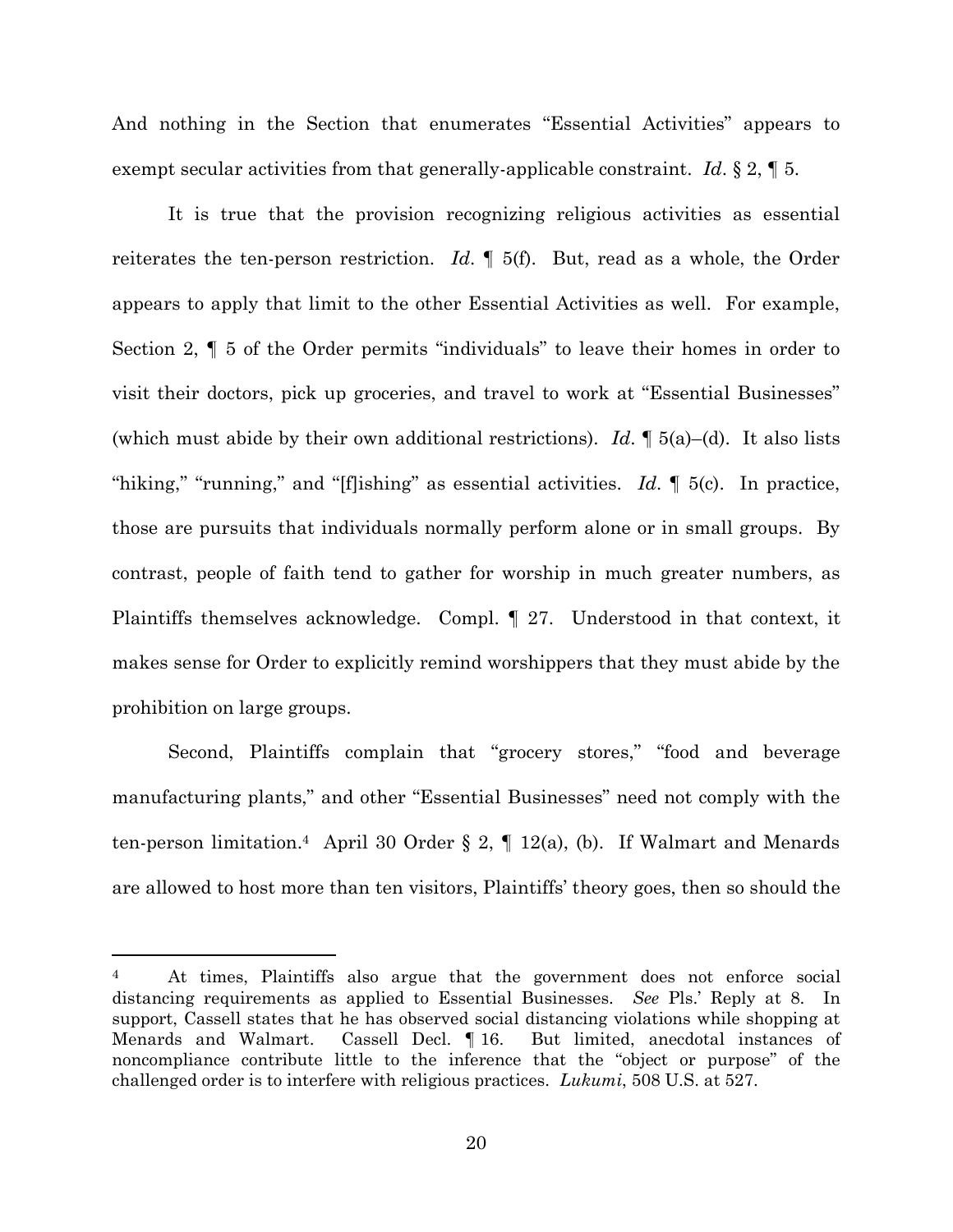Beloved Church. But the question is not whether any secular organization faces fewer restrictions than any religious organization. Rather, the question is whether secular conduct "that endangers the [government]'s interests in a similar or greater degree" receives favorable treatment. *Lukumi*, 508 U.S. at 543. Only then does different treatment signal that the government's "object" is to target religious practices. *Id*. at 533.

Contrary to Plaintiffs' suggestion, retailers and food manufacturers are not comparable to religious organizations. The avowed purpose of the Order is to slow the spread of COVID-19. As other courts have recognized, holding in-person religious services creates a higher risk of contagion than operating grocery stores or staffing manufacturing plants. *See, e.g.*, *Gish*, 2020 WL 1979970, at \*6. The key distinction turns on the nature of each activity. When people buy groceries, for example, they typically "enter a building quickly, do not engage directly with others except at points of sale, and leave once the task is complete." *Id*. The purpose of shopping is not to gather with others or engage them in conversation and fellowship, but to purchase necessary items and then leave as soon as possible.<sup>5</sup>

By comparison, religious services involve sustained interactions between many people. During Sunday services, for example, Cassell encourages members of his congregation to "converse" and "build fellowship and morale." Compl. ¶ 29. Indeed, Plaintiffs view "informal conversations and fellowship" as "essential parts of

Indeed, among other things, the Order requires retail stores that are designated as Essential Businesses to set up aisles to be one-way "to maximize spacing between customers and identify the one-way aisles with conspicuous signage and/or floor markings." April 30 Order § 2.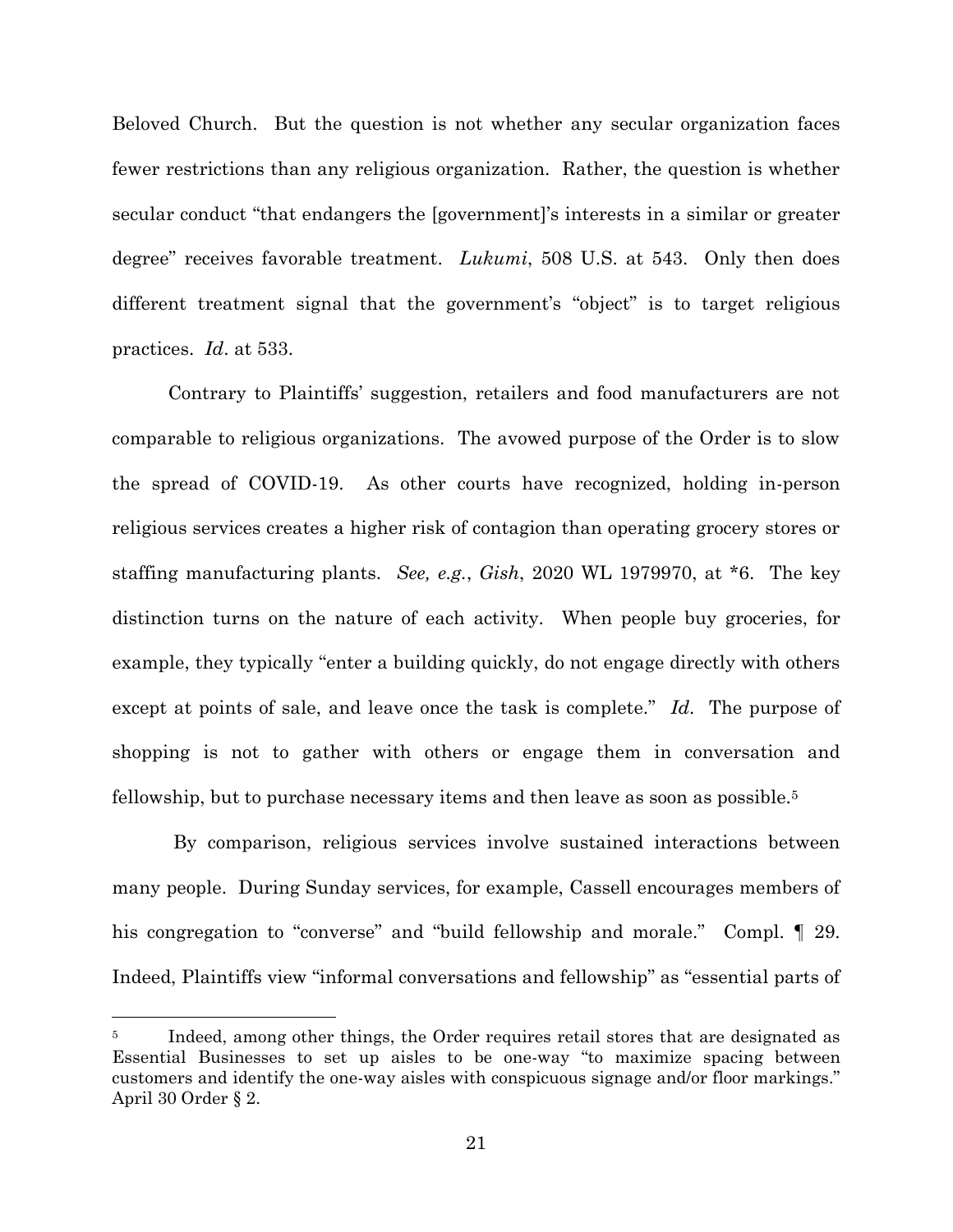a functioning Christian congregation." *Id*. Given that religious gatherings seek to promote conversation and fellowship, they "endanger" the government's interest in fighting COVID-19 to a "greater degree" than the secular businesses Plaintiffs identify. *Lukumi*, 508 U.S. at 543.

This distinction finds support in the record. There are many examples where religious services have accelerated the pathogen's spread. For instance, of eighty congregants who attended a Life Church service in Illinois on March 15, ten contracted the disease, and at least one died. *See* Anna Kim, "Glenview church hit by COVID-19 is now streaming service online, as pastor remembers usher who died of disease," *Chicago Tribune* (Mar. 31, 2020). Along the same lines, South Korea tracked more than 5,000 individual cases to a single church. *See* Youjin Shin, Bonnie Berkowitz, Min Joo-Kim, "How a South Korean church helped fuel the spread of the coronarvirus," *Washington Post* (Mar. 25, 2020). And, near Seattle, at least forty-five individuals who attended a church choir gathering were diagnosed with COVID-19. *See* Richard Read, "A choir decided to go ahead with rehearsal. Now dozens have COVID-19 and two are dead," *Los Angeles Times* (Mar. 29, 2020). In comparison, Plaintiffs have failed to identify a grocery store or liquor store that has acted as a vector for the virus.

A more apt analogy is between places of worship and schools. Like their religious counterparts, educational institutions play an essential part in supporting and promoting individuals' wellbeing. At the same time, education and worship are both "activities where people sit together in an enclosed space to share a communal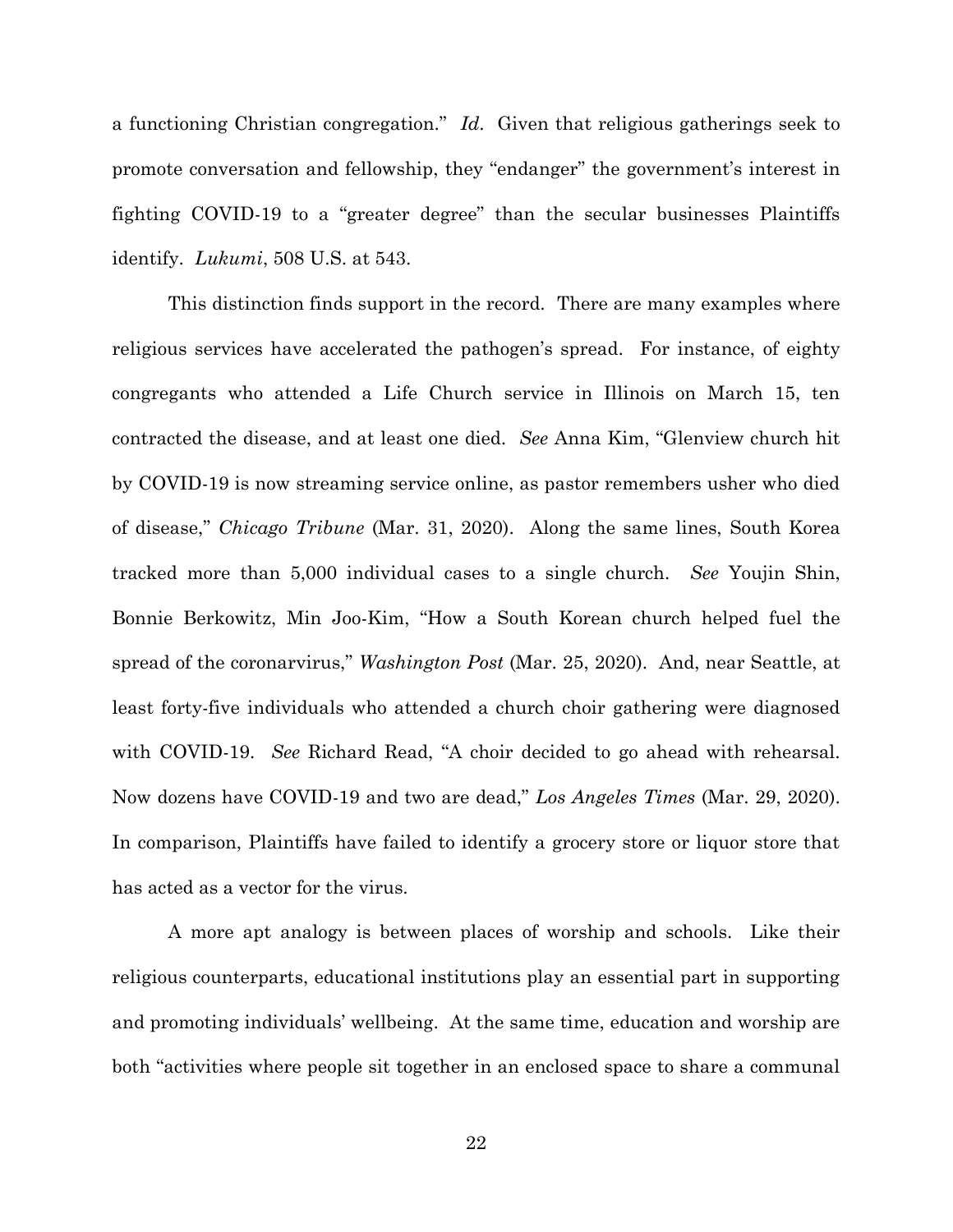experience," exacerbating the risk of contracting the coronavirus. *Gish*, 2020 WL 1979970, at \*6. And here, the Order imposes the same restrictions on schools as it does on churches, synagogues, mosques, and other places of worship.

What is more, the interior of Beloved Church (like many churches of its kind) resembles that of a small movie theater. And, like moviegoers, during a service, congregants generally focus on the pastor or another speaker, who is typically in the front of the room. *See* Cassell Decl. ¶ 15 (photos of church interior). But, here again, movie theaters and concert halls (unlike churches) are completely barred from hosting any gatherings. April 30 Order § 2, ¶ 3. This reinforces the conclusion that the Order is not meant to single out religious people or communities of faith for adverse treatment.

This is not the first time that a governor's stay-at-home order has been challenged by a religious group, and the majority of courts in those cases have determined that the orders reflect neutral, generally-applicable principles. *See, e.g.*, *Gish*, 2020 WL 1979970, at \*5–6 ("Because the Orders treat in-person religious gatherings the same as they treat secular in-person communal activities, they are generally applicable."); *Legacy Church, Inc. v. Kunkel*, No. CIV 20-0327 JB/SCY, 2020 WL 1905586, at \*35 (D.N.M. Apr. 17, 2020) ("[The government] may distinguish between certain classes of activity, grouping religious gatherings in with a host of secular conduct, to achieve . . . a balance between maintaining community health needs and protecting public health.").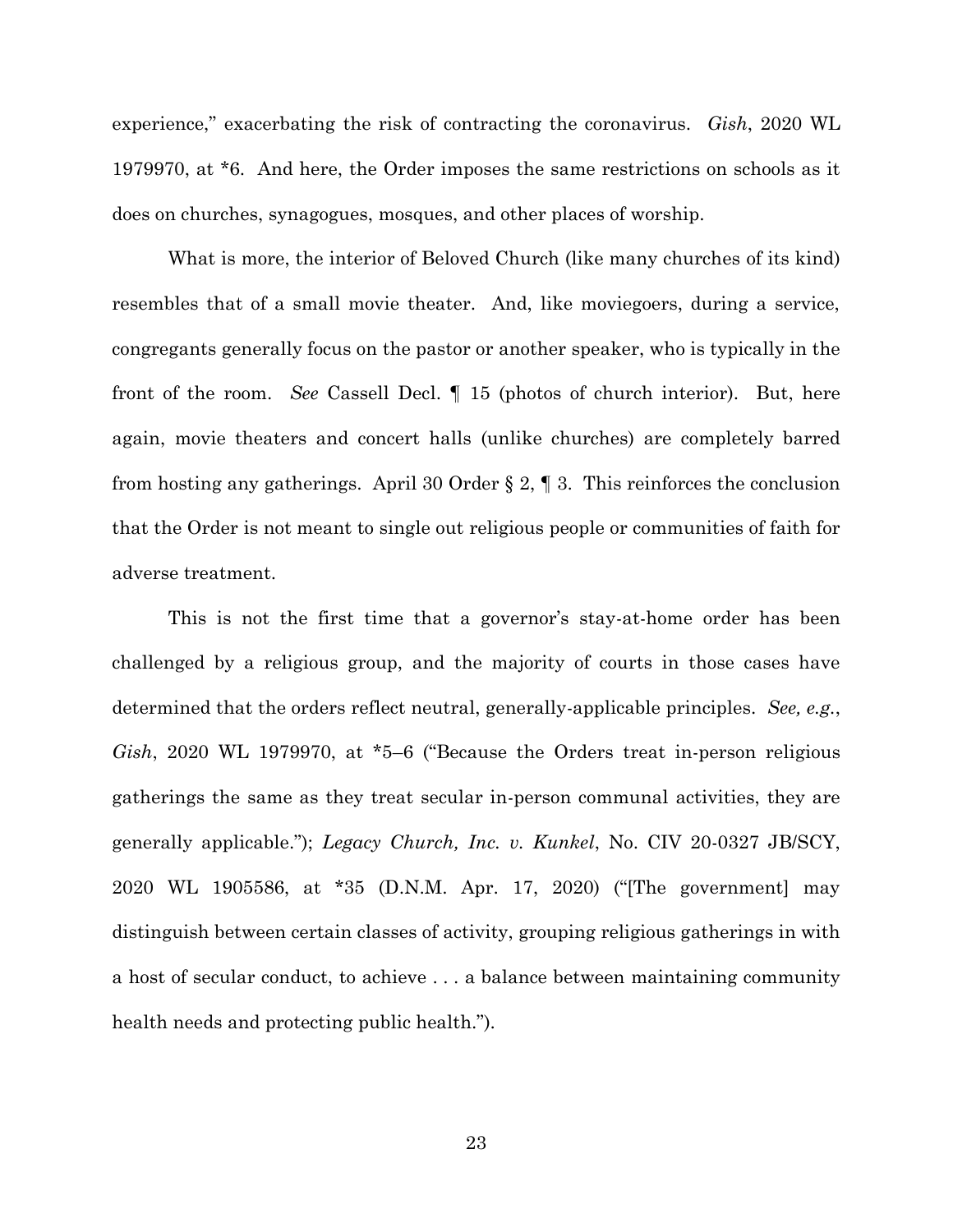For their part, Plaintiffs make much of *First Baptist v. Kelly*, No. 20-1102- JWB, 2020 WL 1910021 (D. Kan. Apr. 18, 2020). In *First Baptist*, the stay-at-home orders in question prohibited "mass gatherings" at a number of establishments, including auditoriums, theaters, and stadiums, as well as "churches and other religious facilities." *Id.* at \*2. The orders also exempted places like airports, "retail establishments where large numbers of people are present but are generally not within arm's length of one another for more than 10 minutes," and food establishments provided that patrons practice social distancing. *Id.* 

Even though the orders covered a wide array of secular places as well as religious places, the court determined that the orders amounted to "a wholesale prohibition against assembling for religious services anywhere in the state by more than ten congregants." *Id*. at \*4. "[B]oth orders," the court emphasized, "expressly state" that "their prohibitions against mass gatherings apply to churches or other religious facilities." *Id*. at \*7. For that reason, *First Baptist* held that "these executive orders expressly target religious gatherings on a broad scale and are, therefore, not facially neutral." *Id*.

The approach in *First Baptist* is difficult to square with *Lukumi*. Taken alone, the fact that a government restriction refers to religious activity (while at the same time listing others) cannot be sufficient to show that its "object or purpose" is to target religious practices for harsher treatment. *Lukumi*, 508 U.S. at 533; *see Maryville Baptist Church, Inc. et al. v. Andy Beshear*, No. 20-5427, slip. op. at 7 (6th Cir. May 2, 2020) (slip opinion) (mentioning religious gatherings "by name" does not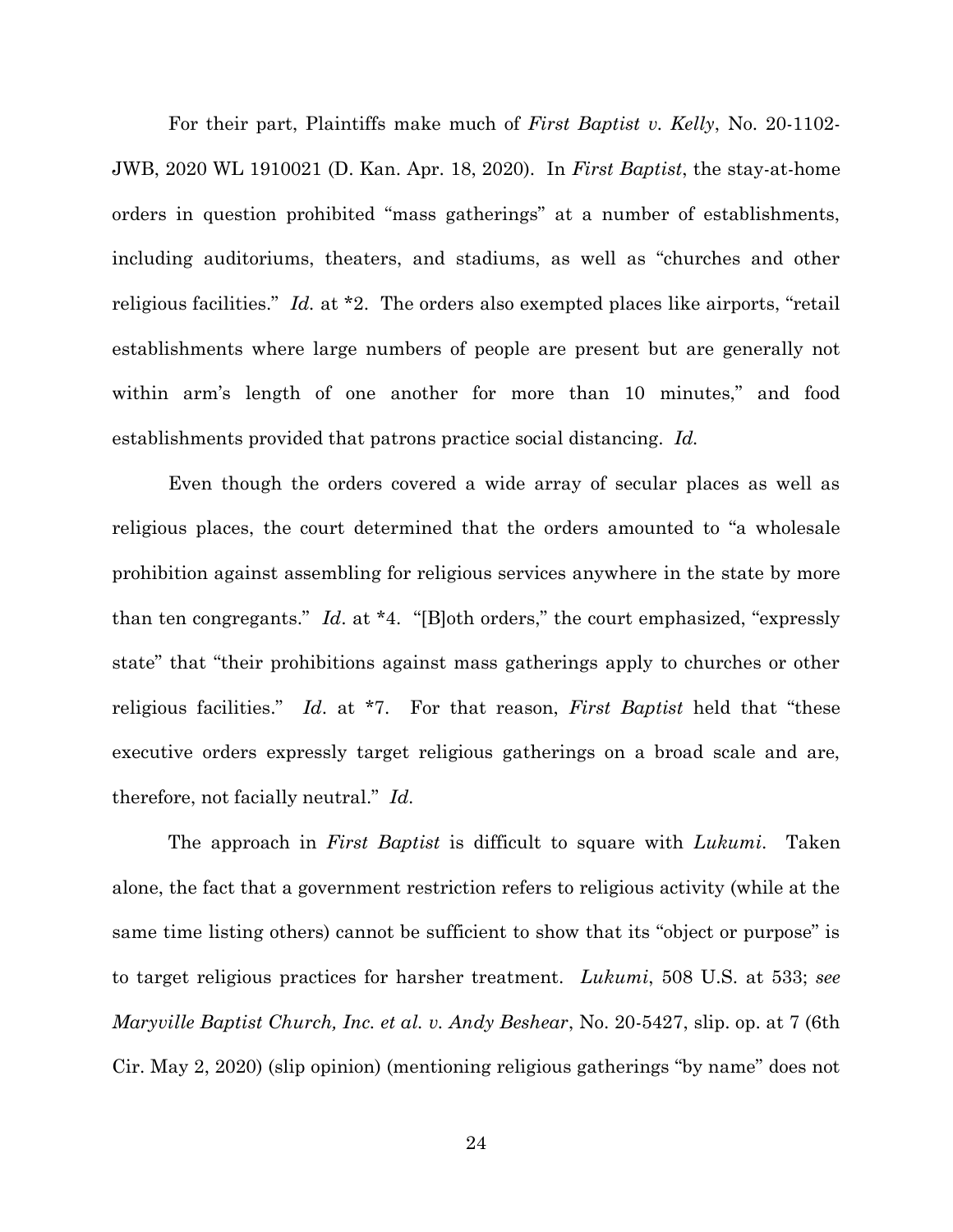establish "that the Governor singled out faith groups"). Instead, *Lukumi* embraced a functional assessment of how the challenged law operates in practice. In engaging in that analysis, courts must consider how a particular stay-at-home order treats secular and religious activities that are substantially comparable to one another. *First Baptist* overlooked that step.<sup>6</sup>

Nor does *Maryville Baptist*, a recently released Sixth Circuit opinion, support Plaintiffs' position. That case involved a pair of stay-at-home orders that proscribed both "drive-in and in-person worship services," while permitting their secular equivalents. *Maryville Baptist*, slip. op. at 1. Because Kentucky's governor "offered no good reason" to treat drive-in religious services and drive-in businesses differently, the court halted enforcement of the prohibition on drive-in services. *Id*. at 10. At the same time, because of gaps in the factual record, the Court of Appeals allowed the ban on in-person services to continue pending further proceedings in the district court. *Id*.

Applied here, the Sixth Circuit's reasoning counsels in favor of upholding Governor Pritzker's Order. Unlike in *Maryville Baptist*, the April 30 Order confirms that religious organizations in Illinois may hold drive-in services. *See* Supp. Not. at 1–2, ECF No. 32. To the extent that the Sixth Circuit expressed concerns about restrictions on in-person services, those doubts stemmed from the

<sup>6</sup> *On Fire Christian Center, Inc. v. Fischer*, another district court case Plaintiffs cite, does not support their position either. No. 3:20-CV-264-JRW, 2020 WL 1820249 (W.D. Ky. Apr. 11, 2020). In *Fischer*, the City of Louisville proscribed "drive-in church services, while not prohibiting a multitude of other non-religious drive-ins and drive-throughs." *Id*. at \*6. That is not the case here.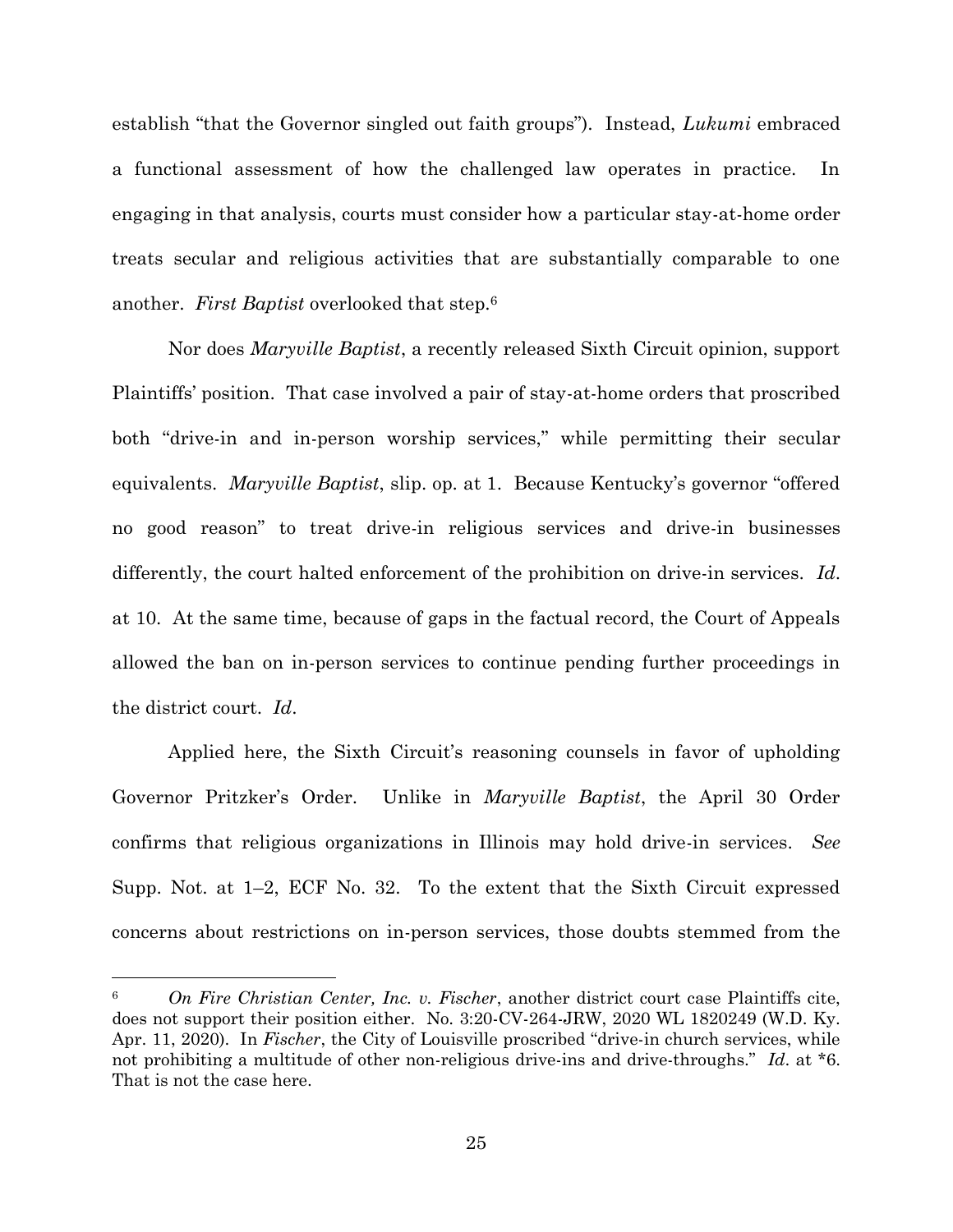fact that the Kentucky Governor's orders prohibit in-person religious gatherings, regardless of how many worshippers attend. *Maryville Baptist*, slip. op. at 9. "[I]f the problem is numbers, and risks that grow with greater numbers," the court reasoned, "there is a straightforward remedy: limit the number of people who can attend a service at one time." *Id*. That is exactly what Governor Pritzker's latest order does.

Ultimately, then, the Court concludes that the April Order qualifies as a neutral, generally applicable law. It therefore withstands First Amendment scrutiny so long as "it is supported by a rational basis." *Anderson*, 870 F.3d at 639. Given the importance of slowing the spread of COVID-19 in Illinois, the Order satisfies that level of scrutiny, and Plaintiffs do not seriously argue otherwise. As a result, the Court finds that Plaintiffs' Free Exercise claim is unlikely to succeed on the merits.

## **B. State Law Claims**

# **1. Sovereign Immunity**

The Eleventh Amendment protects Defendants from Plaintiffs' RIFRA, EMAA, and DHA claims. That provision dictates that "[t]he Judicial power of the United States shall not be construed to extend to any suit in law or equity, commenced or prosecuted against one of the United States by Citizens of another State, or by Citizens or Subjects of any Foreign State." U.S. Const. amend. XI. Although not explicit in the text, the Eleventh Amendment also "guarantees that an unconsenting State is immune from suits brought in federal courts by her own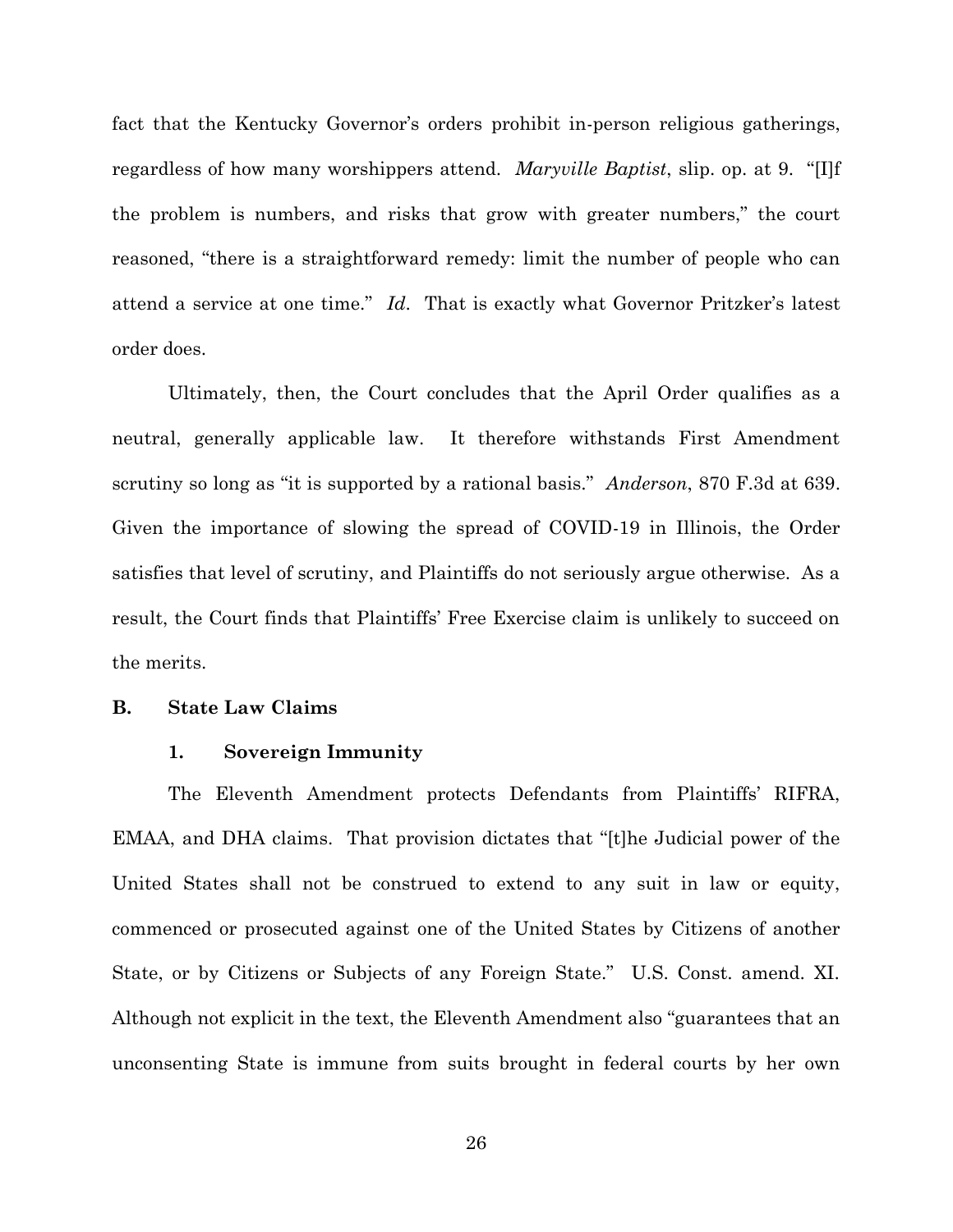citizens." *Council 31 of Am. Fed'n of State, Cty. & Mun. Employees, AFL-CIO v. Quinn*, 680 F.3d 875, 881–82 (7th Cir. 2012) (citations and quotation marks omitted). "[I]f properly raised, the amendment bars actions in federal court against . . . state officials acting in their official capacities." *Id*. (citation omitted).

Because Defendants are state officials, who have been sued in their official capacities and have raised sovereign immunity, the Eleventh Amendment shields them from Plaintiffs' state law claims. To be sure, "individual state officials may be sued personally" for federal constitutional violations committed "in their official capacities." *Goodman v. Carter*, No. 2000 C 948, 2001 WL 755137, at \*9 (N.D. Ill. July, 2, 2001) (citing *Ex Parte Young*, 209 U.S. 12, 160 (1908)). But that principle does not extend to "claim[s] that officials violated state law in carrying out their official responsibilities." *Pennhurst State Sch. & Hosp. v. Halderman*, 465 U.S. 89, 121 (1984).

For example, in *Carter*, a court in this circuit considered a suit that raised claims under the First Amendment's Free Exercise Clause, as well as Illinois's RFRA statute. 2001 WL 755137, at \*1. "[Plaintiff]'s ILRFRA claim," the *Carter* court observed, "asks this court to instruct state officials on how to conform their conduct to state law." *Id*. at \*10. Explaining that "such a state-law claim may not be entertained under this court's supplemental jurisdiction simply because a proper § 1983 claim is also presented," the court applied the doctrine of sovereign immunity and dismissed the RFRA claim. *Id*. (citing *Pennhurst*, 465 U.S. at 121).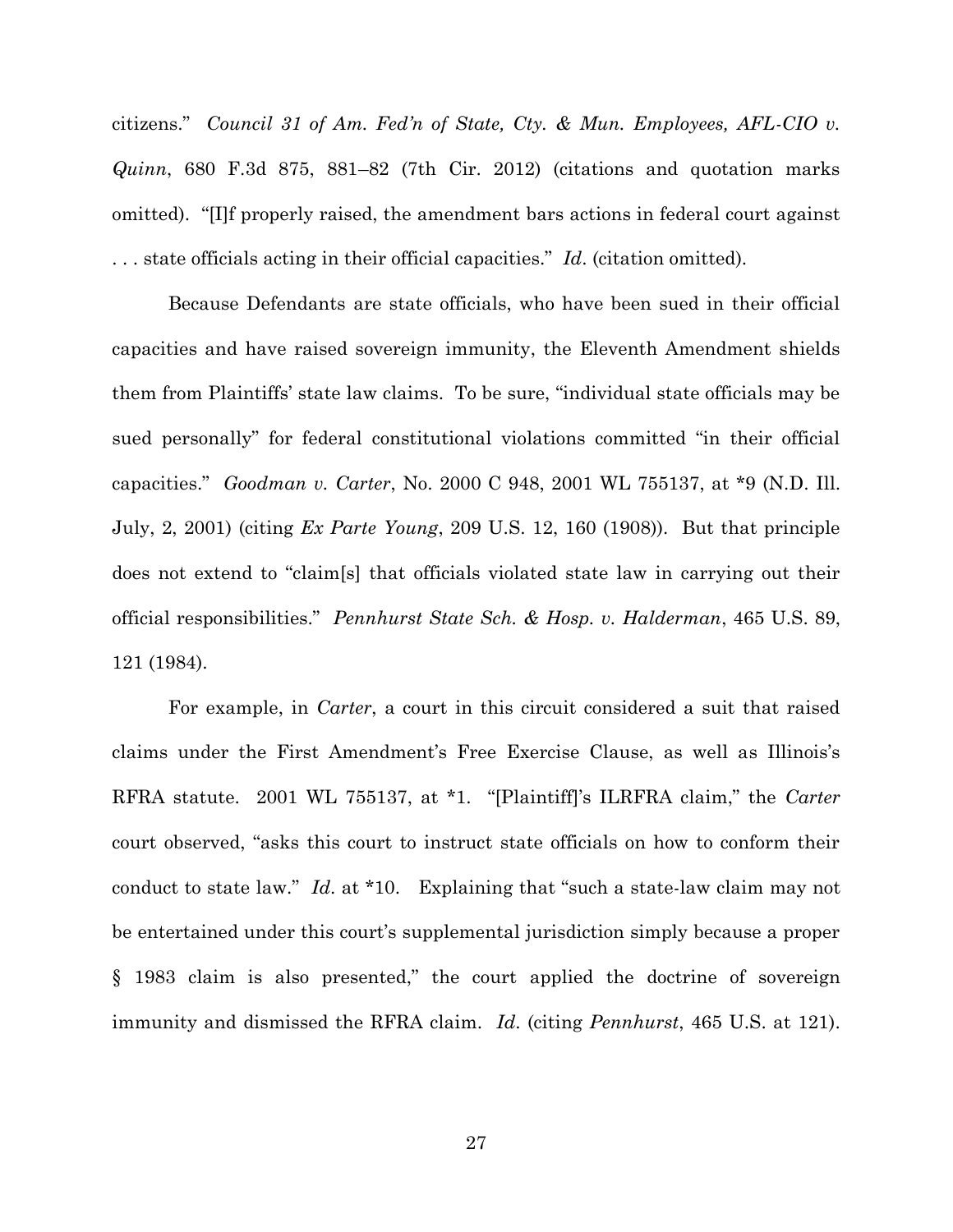For the same reason, the Eleventh Amendment almost certainly forecloses Plaintiffs' state law claims here.

# **2. Merits of the State Law Claims**

Sovereign immunity aside, the Court finds that Plaintiffs' RFRA, EMAA, and PHDA claims are unlikely to succeed on the merits. The Court addresses each statutory claim in turn.

# **a. RFRA**

For starters, Plaintiffs maintain that the Order violates Illinois's RFRA statute. Under that statute, the "government may not substantially burden a person's exercise of religion . . . unless it demonstrates that application of the burden to the person (i) is in furtherance of a compelling governmental interest and (ii) is the least restrictive means of furthering that compelling government interest." 775 Ill. Comp. Stat 35/15.

At this stage, the Court assumes (without deciding) that the Order's prohibition on in-person religious gatherings of more than ten people qualifies as a "substantial burden" under the RFRA. *Id*. § 35/15. That means that Defendants must show that the ten-person limitation is the least restrictive way to promote a compelling interest.

Turning first to the government's interest in fighting COVID-19, Plaintiffs reiterate their claim that "the coronavirus epidemic 'curve' has been substantially 'flattened' statewide." Compl. ¶ 69. Because previous stay-at-home orders have partially succeeded in limiting the pathogen's spread, Plaintiffs posit that the

28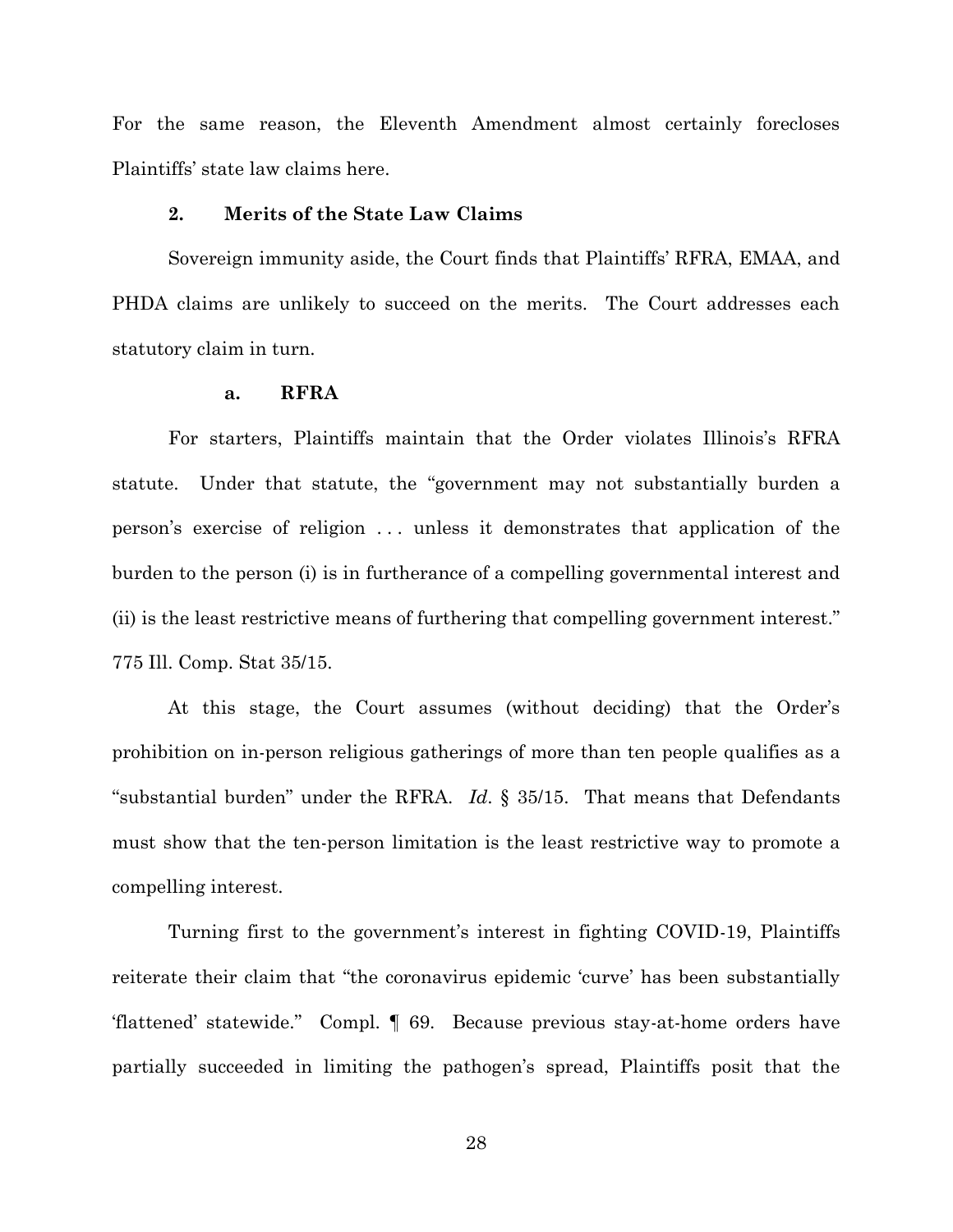government no longer has a compelling interest in preventing large gatherings. Yet the virus continues to proliferate, Illinoisans continue to die, and restrictions remain vital to ensuring that hospitals are not overwhelmed. April 30 Order at 1–2. In these exceptional circumstances, controlling the spread of COVID-19 counts as a compelling interest. *See United States v. Salerno,* 481 U.S. 739, 755 (1987) (recognizing that the government's interest in "the safety . . . of [its] citizens" is "compelling").

The remaining question is whether the ten-person limit is the "least restrictive means" of pursuing that goal. 775 Ill. Comp. Stat 35/15. This element turns on "whether [the government] could have achieved, to the same degree, its compelling interest" without interfering with religious activity. *Affordable Recovery Hous. v. City. of Blue Island*, No. 12 C 4241, 2016 WL 5171765, at \*8 (N.D. Ill. Sept. 21, 2016). But Plaintiffs have failed to spotlight, and the Court has not found, any less restrictive rules that would achieve the same result as the prohibition on large gatherings.

While permitting the Beloved Church to hold in-person services with its full congregation might be less disruptive, it would not advance the government's interest in curtailing COVID-19 "to the same degree" as the ten-person limit. *Id*. The Court recognizes that Cassell has promised to equip worshippers with masks, place hand sanitizer at entryways, and arrange seating so that families can remain six feet apart and follow the social distancing requirements set forth in the Order.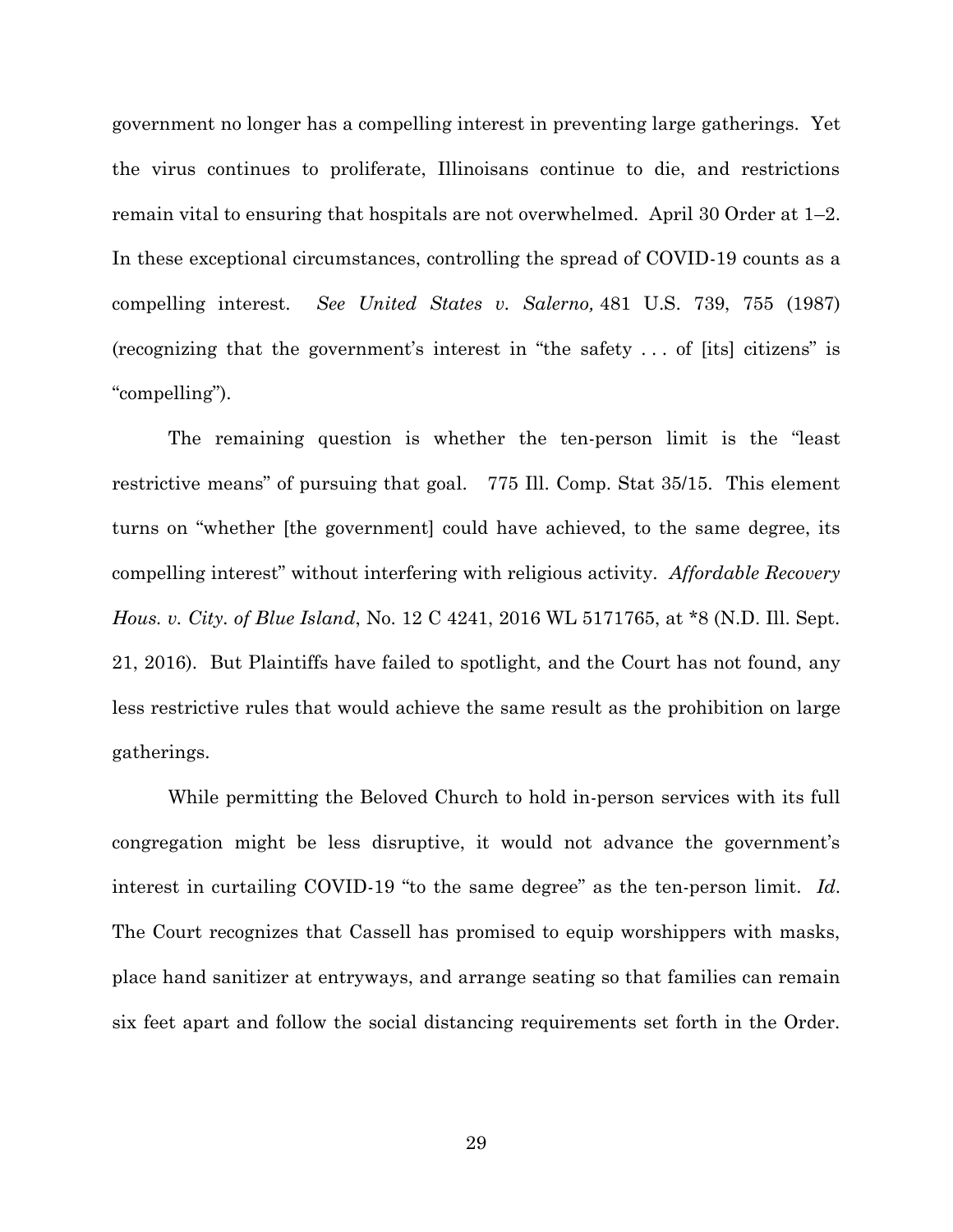Cassell Decl.  $\P$  7–11. But it is not entirely clear, given the seating configuration at Beloved Church, whether social distancing would be possible.

According to Cassell, ten to fifteen families attend a typical service, and many are "large families, some with up to 12 members." <sup>7</sup> *Id.* ¶ 12. Yet the photographs of the church's interior provided by Cassell depict a total of twenty rows, many with fewer than seven seats. *Id.* ¶ 15. To remain six feet apart, it appears that each family unit must sit at least one row apart from another. It is difficult to see how the church could accommodate ten to fifteen large families in this manner.8 But, even assuming that it is possible, an eighty-person service poses a greater risk to public safety than a gathering of ten or fewer or a drive-in service.

Indeed, Defendants highlight the example of a church choir practice where the members actually used hand sanitizer and practiced social distancing. *See* Richard Read, "A choir decided to go ahead with rehearsal. Now dozens have COVID-19 and two are dead," *Los Angeles Times* (Mar. 29, 2020). Despite those efforts, forty-five choir members ended up contracting COVID-19 and two died. *Id*.

In fact, as Plaintiffs put it, "[t]he Church has numerous families that have taken seriously the biblical admonition to 'be fruitful and multiply.'" Pl. Reply at 3.

<sup>8</sup> Cassell also states that "[i]t is not feasible to conduct drive-in services on The Beloved Church's property" because they "do not have a parking lot that can accommodate such services." *Id.*  $\parallel$  5. But the church appears to have a large parking lot that can accommodate a number of cars to conduct such services. *See*  https://www.google.com/maps/place/216+W+Mason+St,+Lena,+IL+61048/@42.3784957,- 89.827654,3a,75y,99.24h,66.75t/data=!3m6!1e1!3m4!1s-

EqLIBLYW6X0O96wk9B0nA!2e0!7i13312!8i6656!4m5!3m4!1s0x8808103eadade1e7:0x6807 f35e1247a6cb!8m2!3d42.378454!4d-89.8273456; *see also Ke Chiang Dai v. Holder*, No. 10- 4636-ag, 455 Fed. Appx. 25, 26 n.1 (2012) (taking judicial notice of Google Maps).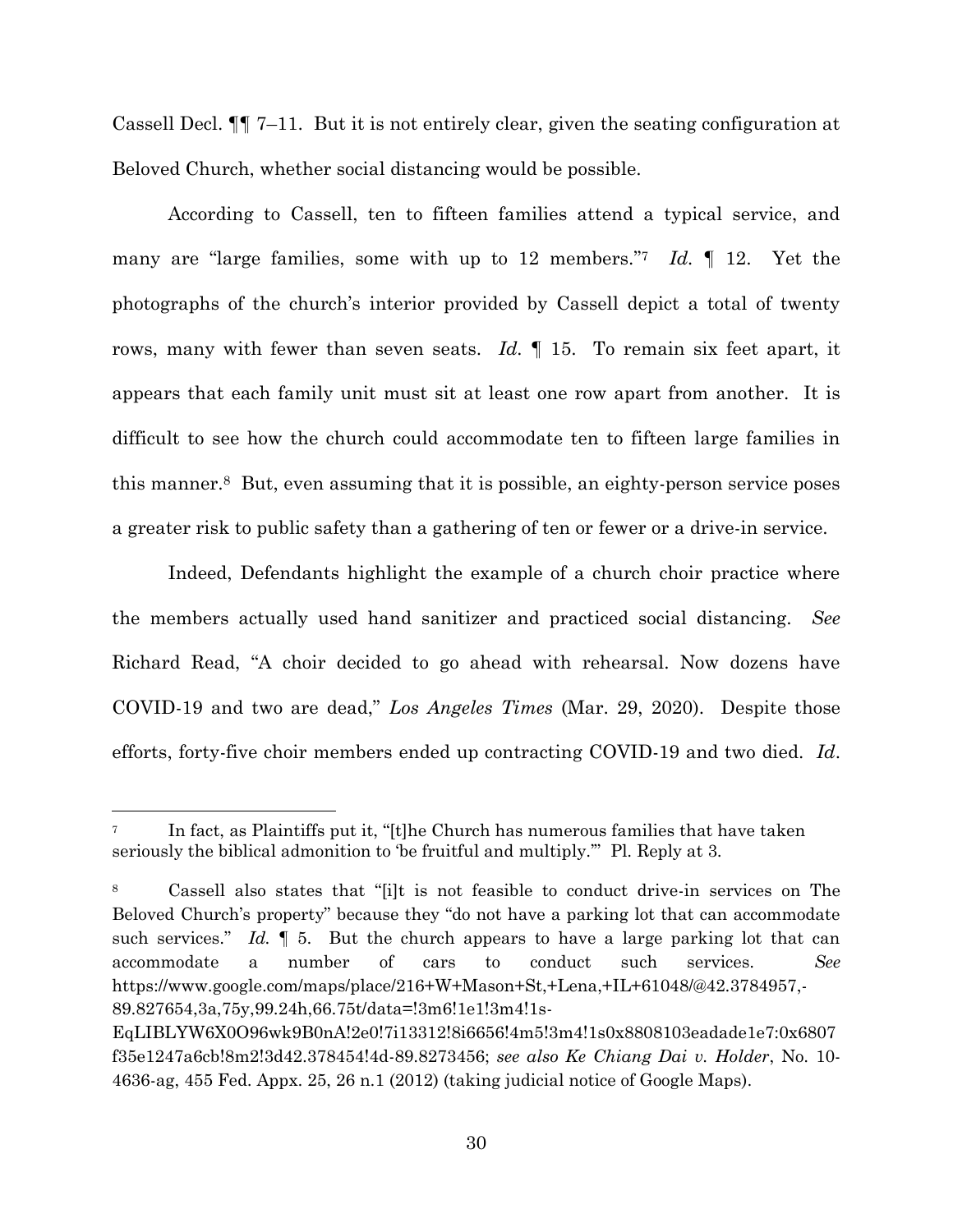As that example illustrates, large gatherings magnify the risk of contagion even when participants practice preventative measures.

It is also important to recognize the religious exercises that the April 30 Order does allow. In addition to drive-in services and smaller worship services, the Order permits Cassell and other staff members to visit and minister to parishoners in their homes. It allows small group meetings, bible study meetings, and prayer gatherings at the church or in private homes, subject to the ten-person limit. It empowers Cassell and members of his congregation to celebrate communion in small groups. And it authorizes individual congregants to go to the church to obtain spiritual help and guidance from their pastor and/or other church staff members. *See* Compl. ¶ 33 (noting that "prayer and spiritual counseling visits and meetings are central functions of [Cassell's] leadership").

Considering the seriousness of the continuing COVID-19 pandemic, the threat of additional infections in the context of large gatherings, and the avenues for religious worship, prayer, celebration, and fellowship that the April 30 Order does allow, the Court finds that no equally effective but less restrictive alternatives are available under these circumstances, and Plaintiffs' RFRA claim is thus unlikely to succeed on the merits.

# **b. Emergency Management Agency Act**

Plaintiffs also contend that Governor Pritzker exceeded his authority under the EMAA. That Act equips the Governor with an array of emergency powers, including the authority "[t]o control . . . the movement of persons within the area,

31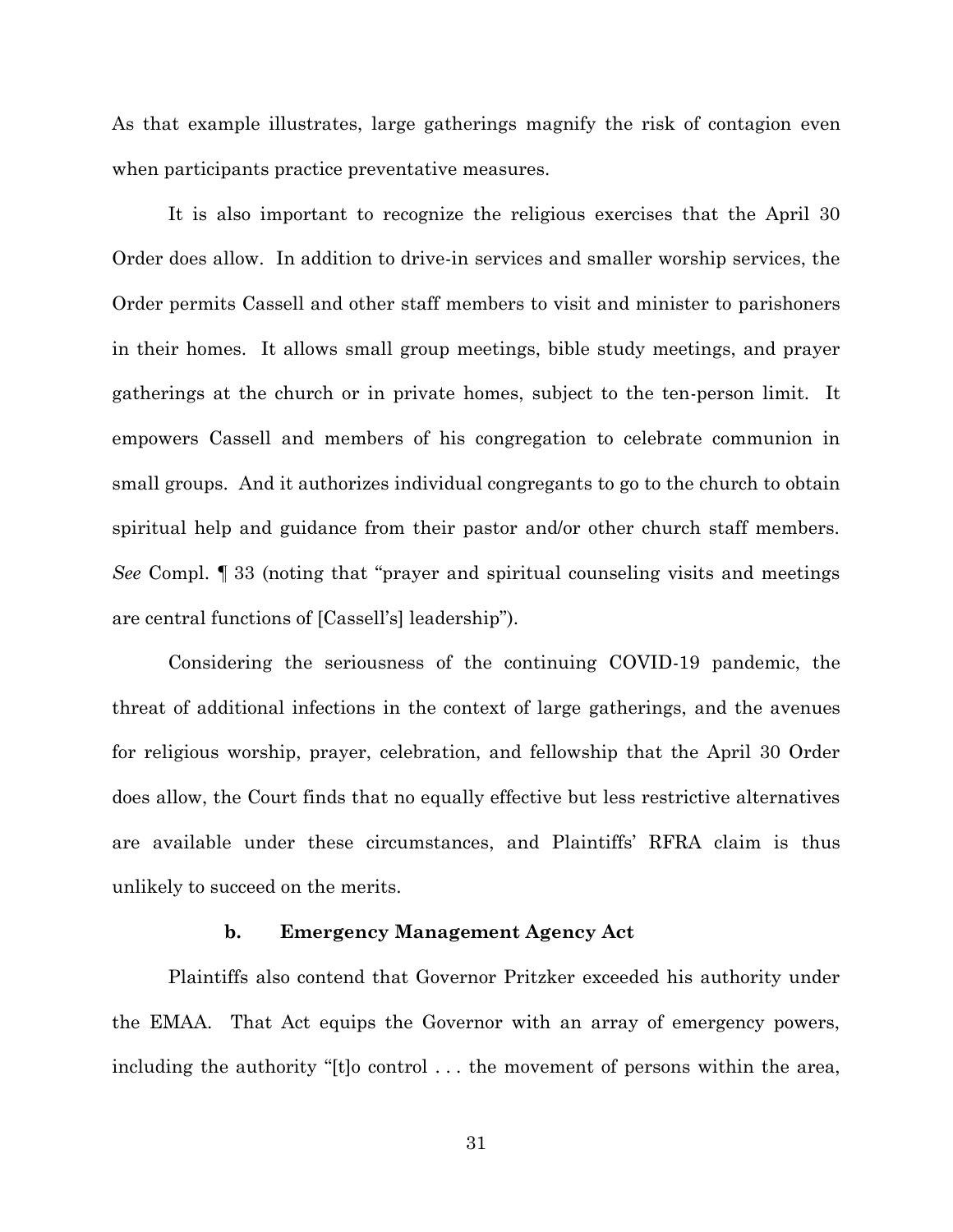and the occupancy of premises therein." 20 Ill. Comp. Stat. 3305/7(8). To make use of those powers, the Governor must first issue a proclamation "declar[ing] that a disaster exists." *Id*. § 3305/7. After that, he may invoke the Act's emergency powers "for a period not to exceed 30 days." *Id*.

The question here is whether the Act permits Governor Pritzker to declare more than one emergency related to the spread of COVID-19.<sup>9</sup> In Plaintiffs' view, the ongoing pandemic only justifies a single 30-day disaster proclamation. In response, Defendants maintain that, so long as the Governor makes new findings of fact to determine that a state of emergency still exists, the Act empowers him to declare successive disasters, even if they stem from the same underlying crisis.

Based on the text and structure of the Act, Defendants have the better argument. By its terms, the Act defines a disaster as "an occurrence or threat of widespread or severe damage, injury or loss of life  $\dots$  resulting from  $\dots$  [an] epidemic." 20 Ill. Comp. Stat. 3305/4. The data show that COVID-19 has infected more and more residents and continues to do so; therefore, a "threat of widespread or severe damage, injury or loss of life" continues to exist. *Id*.; *see* April 30 Order at 1–2 (discussing the continued threat imposed by Covid-19).

This statutory construction makes sense. Some types of disasters, such as a storm or earthquake, run their course in a few days or weeks. Other disasters may cause havoc for months or even years. For example, the Act designates "air

<sup>9</sup> Plaintiffs also cast Governor Pritzker's previous orders as improper continuations of the initial emergency declaration. Given that the Governor has issued a new disaster declaration, that argument is moot.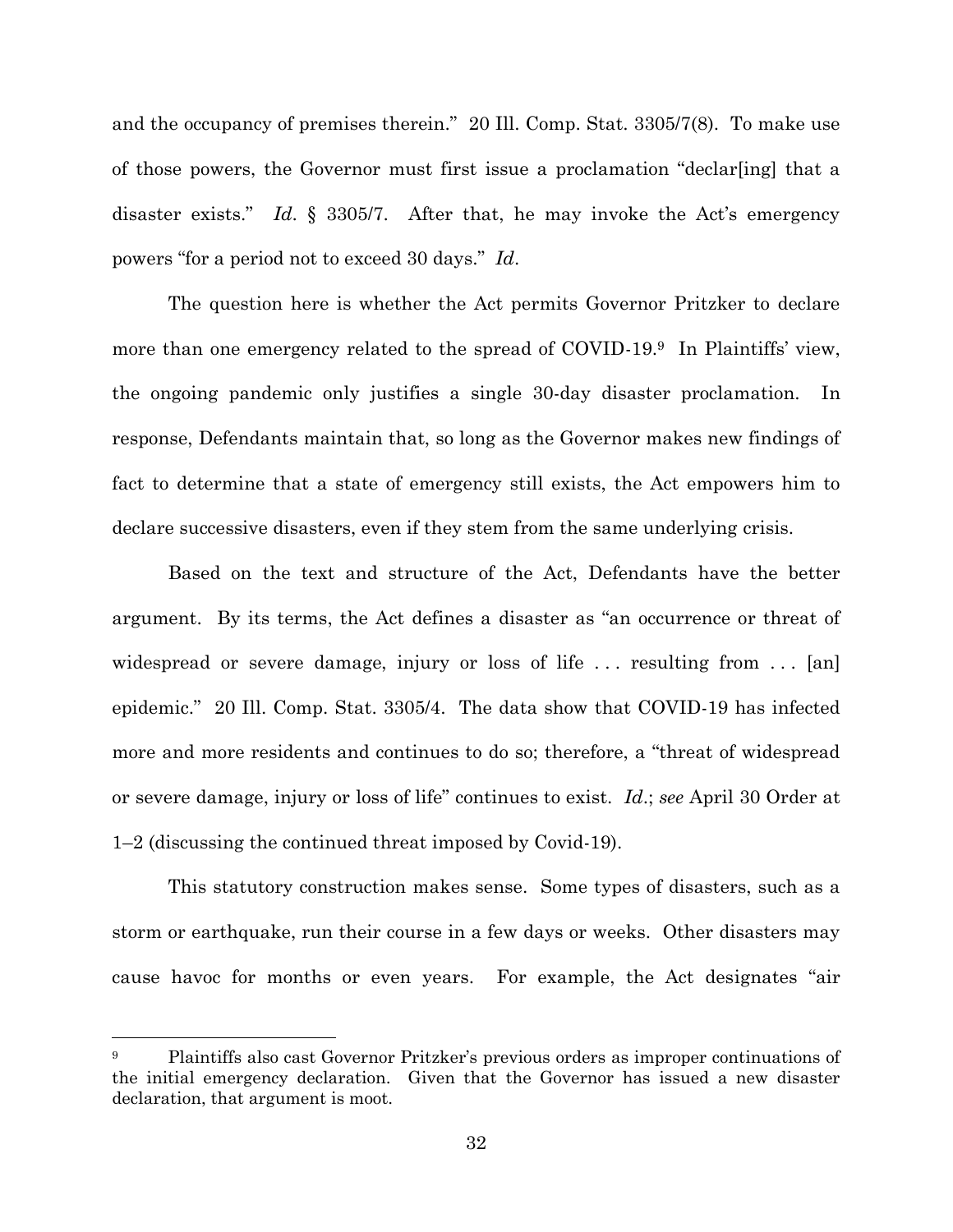contamination, blight, extended periods of inclement weather, [and] drought" as disasters. 20 Ill. Comp. Stat. 3305/4. Those events pose a threat that may persist for long periods of time and certainly beyond a single 30-day period. It is difficult to see why the legislature would recognize these long-running problems as disasters, yet divest the Governor of the tools he needs to address them.

This is not to say that the Governor's authority to exercise his emergency powers is without restraint. To support each successive emergency declaration, the Governor must identify an "occurrence or threat of widespread or severe damage, injury or loss of life." 20 Ill. Comp. Stat. 3305/4. Once an emergency has abated, the facts on the ground will no longer justify such findings, and the Governor's emergency powers will cease. And, should this or any future Governor abuse his or her authority by issuing emergency declarations after a disaster subsides, affected parties will be able to challenge the sufficiency of those declarations in court. But in this case, Plaintiffs do not question the Governor's factual findings, only his authority to issue successive emergency proclamations based on the same, ongoing disaster. For these reasons, the Court concludes that this claim lacks even a negligible chance of success.

#### **c. Department of Health Act**

Lastly, Plaintiffs invoke Illinois's Department of Health Act, 20 Ill. Comp. Stat. 2305/2(a). Under that Act, the "State Department of Public Health . . . . has supreme authority in matters of quarantine and isolation." *Id*. § 2305/2(a). Before exercising its authority to "quarantine," "isolate," and make places "off limits the

33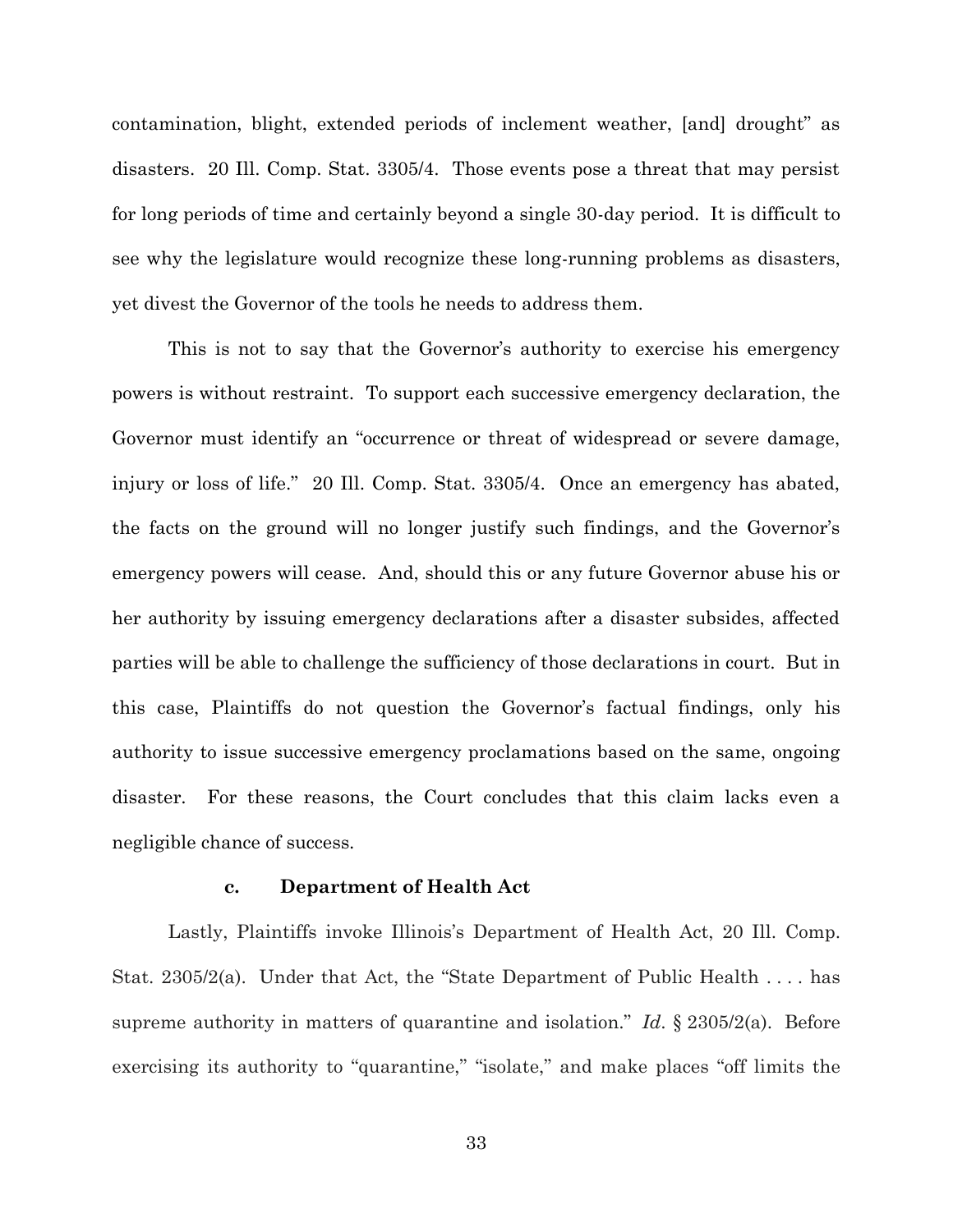public," however, the Department must comply with certain procedural requirements. *Id*. § 2305/2(c). As Plaintiffs see it, the Act vests the Department with the exclusive authority to quarantine and isolate Illinoisans, making Governor Pritzker's orders *ultra vires*.

The problem for Plaintiffs is that the challenged Order does not impose restrictions that fall within the meaning of the Act. By definition, a "quarantine" refers to "a state of enforced isolation." *Quarantine*, Merriam-Webster, https://www.merriam-webster.com/dictionary/quarantine; *see also, e.g.*, *In re Washington*, 735 N.W.2d 111, 121–22 (Wis. 2007) (explaining that to "quarantine" is "to isolate"); *Com. v. Rushing*, 99 A.3d 416, 423 (Pa. 2014) (indicating that to "place in quarantine" equates to requiring an individual to be "*set apart*" from other members of society (emphasis added)); *Ex Parte Culver*, 202 P. 661, 664 (Cal. 1921) ("'Quarantine' as a verb means to keep persons, when suspected of having contracted or been exposed to an [infectious] disease, out of a community, or to confine them to a given place therein, and *to prevent intercourse between them and the people generally of such community*.'" (emphasis added) (citation omitted)).

As discussed above, the Order empowers Cassell to, among other things, worship and pray with small groups of his parishioners, visit them in their homes (while observing social distancing), and lead drive-in sermons. *See Daniel v. Putnam Cty.*, 38 S.E. 980, 981 (Ga. 1901) (noting that even stringent means of preventing disease dissemination are not "quarantine" unless they preclude

34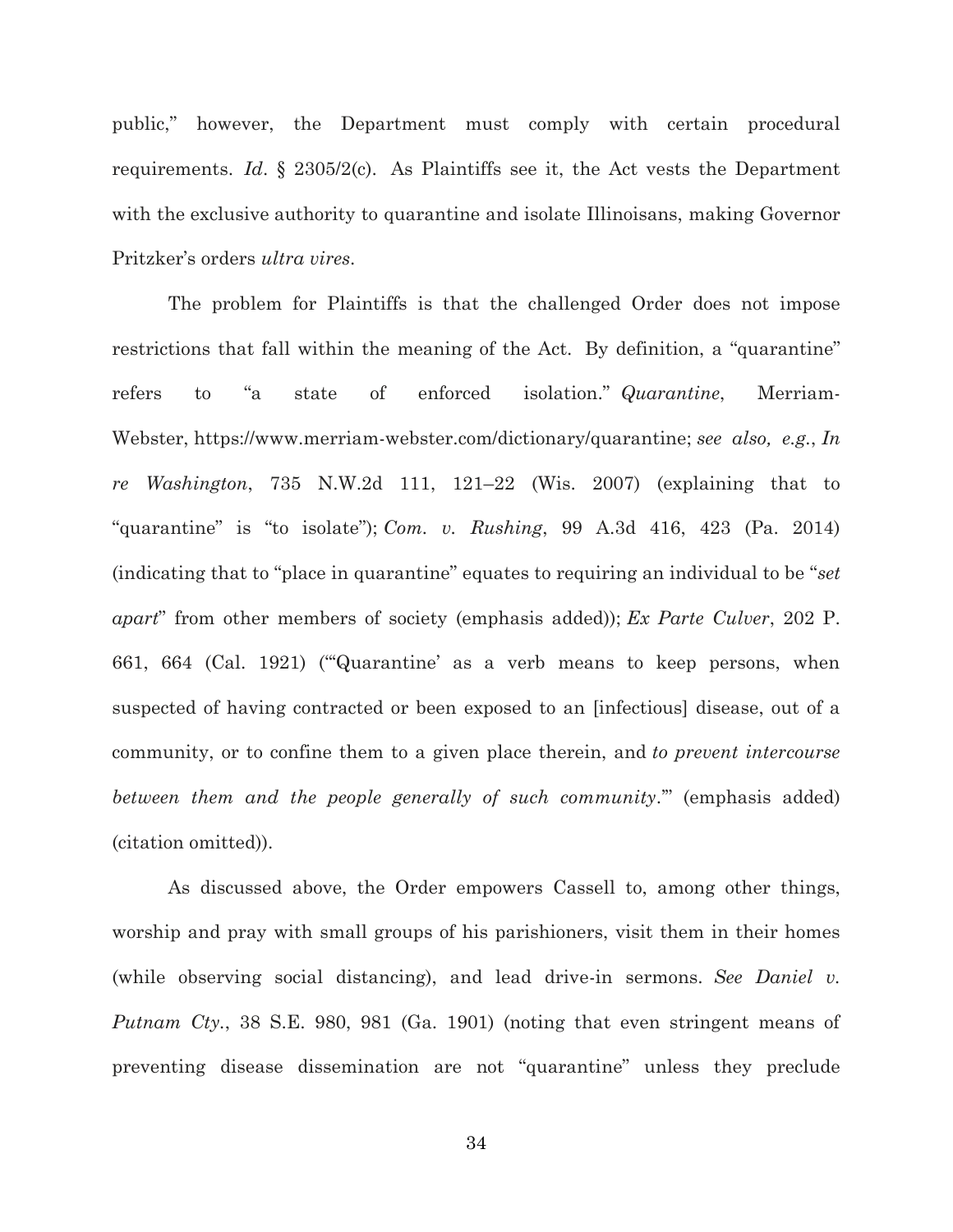engagement between the individual and members of their community). So, while the Order curtails the ability of individuals to gather in large groups, it falls far short of a "quarantine" as that term appears in the Act. The Court therefore concludes that this claim has almost no likelihood of success on the merits.

## **V. Equitable Considerations**

The remaining factors confirm that Plaintiffs are not entitled to a preliminary injunction. Under the Seventh Circuit's "sliding scale approach," the less likely a claimant is to win, the more that the "balance of harms [must] weigh in his favor." *Valencia v. City of Springfield, Ill.*, 883 F.3d 859, 966 (7th Cir. 2018). Given that Plaintiffs' claims have little likelihood of prevailing on the merits, they cannot obtain a preliminary injunction without showing that the scales tip heavily in their direction.

But, if anything, the balance of hardships tilts markedly the other way. Preventing enforcement of the latest stay-at-home order would pose serious risks to public health. The record reflects that COVID-19 is a virulent and deadly disease that has killed thousands of Americans and may be poised to devastate the lives of thousands more. April 30 Order at 1–2. And again, the sad reality is that places where people congregate, like churches, often act as vectors for the disease. *See* Pritzker Resp. at 12–13 (collecting examples). Enjoining the Order would not only risk the lives of the Beloved Church's members, it also would increase the risk of infections among their families, friends, co-workers, neighbors, and surrounding communities.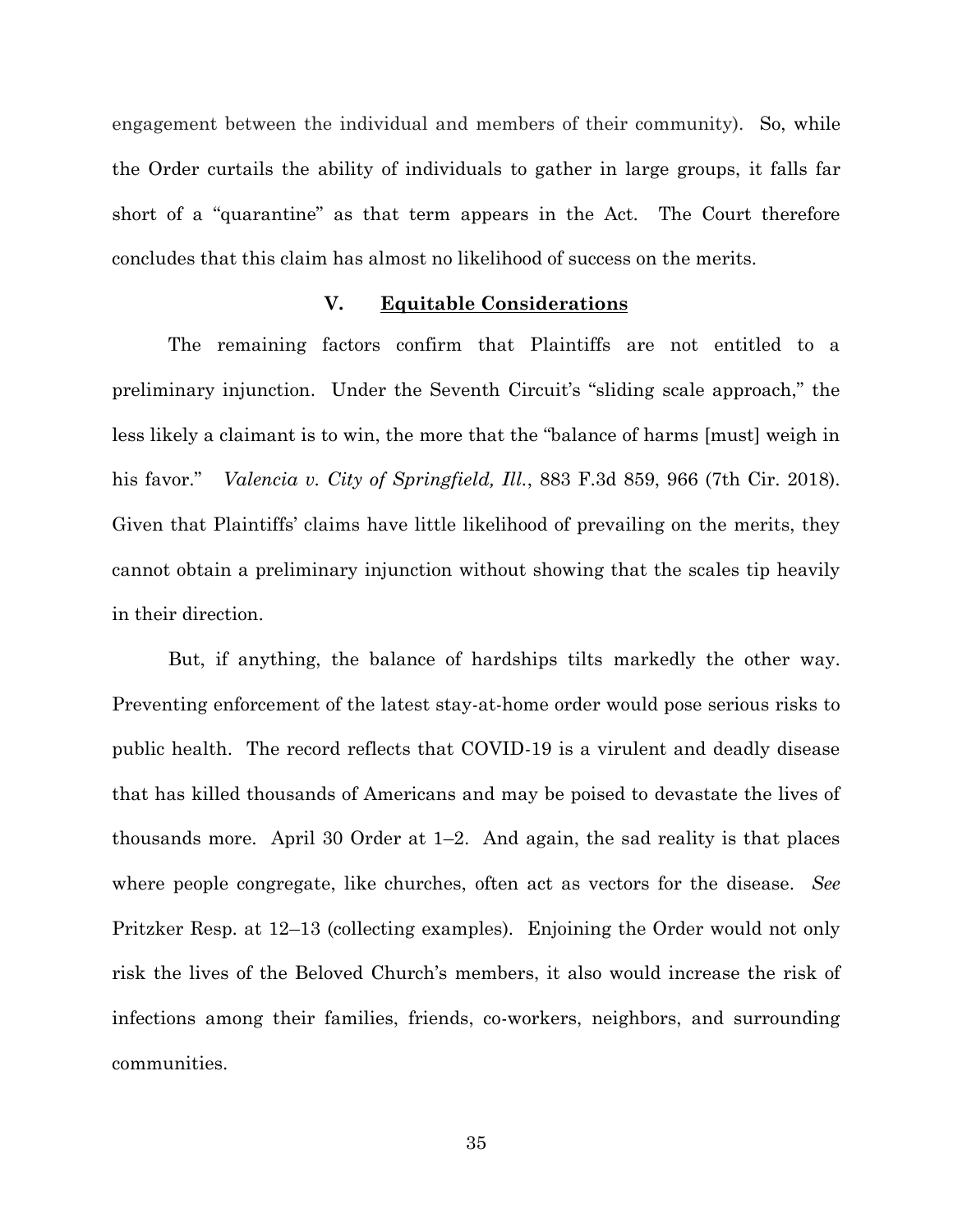While Plaintiffs' interest in holding large, communal in-person worship services is undoubtedly important, it does not outweigh the government's interest in protecting the residents of Illinois from a pandemic. Certainly, the restrictions imposed by the Order curtail the ability of the congregants of Beloved Church to worship in whatever way they would like. But this is not a case where the government has "ban[ned]" worshippers from practicing their religion altogether, as Plaintiffs insist. PI Mot. at 8, ECF No. 7. And again, the Order empowers Cassell and the other members of his church to worship, sing, break bread, and pray together in drive-in services, online meetings, and in-person in groups of ten or fewer. April 30 Order § 2, ¶ 5(f). Such allowances go a long way towards mitigating the harms Plaintiffs identify.

Taking into account COVID-19's virulence and lethality, together with the State's efforts to protect avenues for religious activity, the Court finds that equitable considerations, including the promotion of the public interest, weigh heavily against the entry of the temporary restraining order and preliminary injunction that Plaintiffs seek. Coupled with the relative weakness of Plaintiffs' legal arguments, this is fatal to their motion.